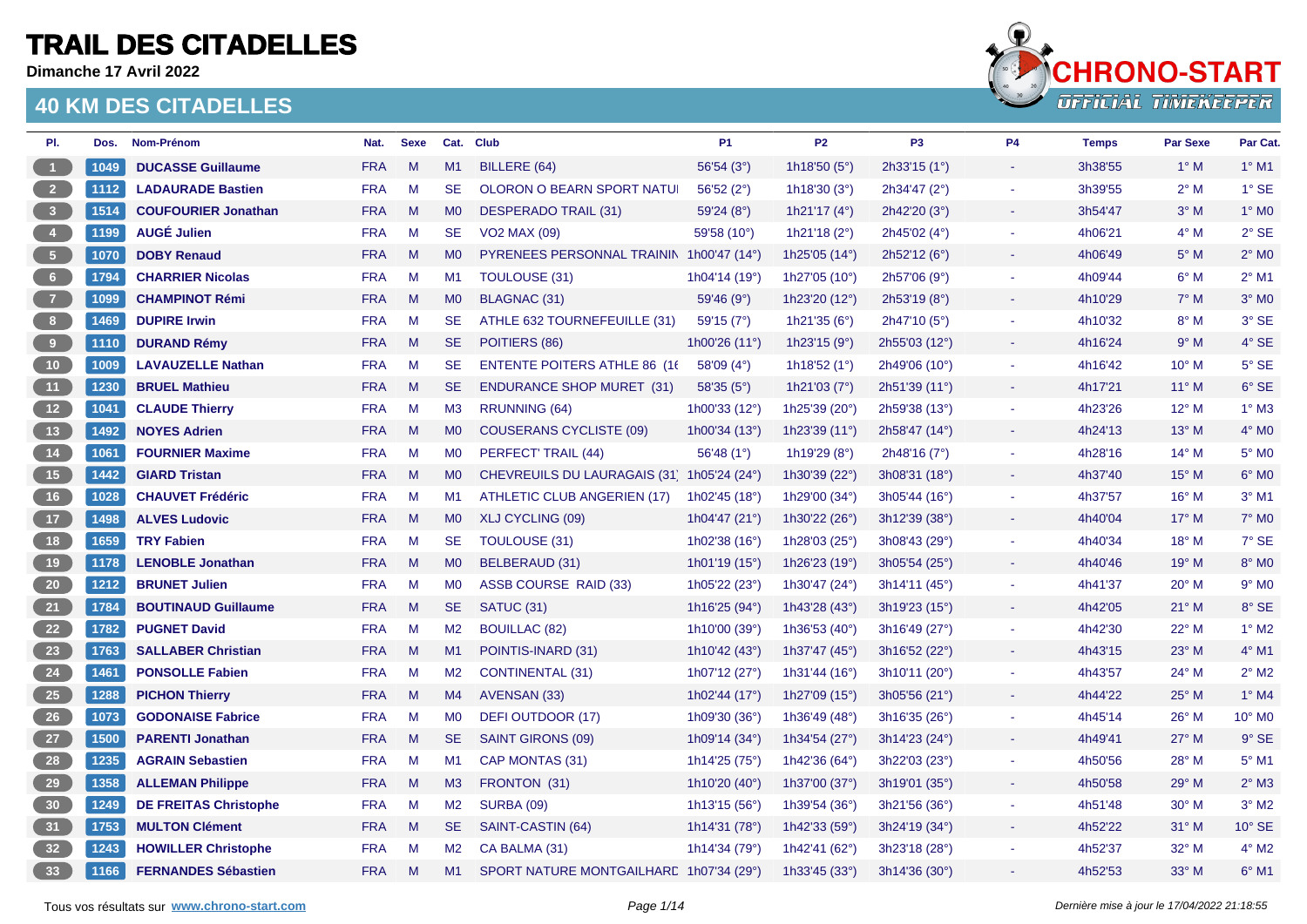**Dimanche 17 Avril 2022**



| PI.            | Dos. | Nom-Prénom                 | Nat.       | <b>Sexe</b> |                | Cat. Club                                  | <b>P1</b>                | P <sub>2</sub>           | P <sub>3</sub> | <b>P4</b>             | <b>Temps</b> | <b>Par Sexe</b> | Par Cat.            |
|----------------|------|----------------------------|------------|-------------|----------------|--------------------------------------------|--------------------------|--------------------------|----------------|-----------------------|--------------|-----------------|---------------------|
| 34             | 1140 | <b>THUMEREL Philippe</b>   | <b>FRA</b> | M           | M4             | SPIRIDON DU COUSERANS 09 (09 1h10'40 (42°) |                          | 1h37'45 (44°)            | 3h21'45 (47°)  | 4h16'00 (14°)         | 4h53'44      | $34^\circ$ M    | $2^{\circ}$ M4      |
| 35             | 1155 | <b>VERTODUSIC Benjamin</b> | <b>FRA</b> | M           | <b>SE</b>      | ASSB COURSE RAID ARIANEGR(1h08'37 (32°)    |                          | 1h34'20 (28°)            | 3h15'54 (33°)  |                       | 4h54'01      | $35^\circ$ M    | 11° SE              |
| 36             | 1615 | <b>ROUX Johann</b>         | <b>FRA</b> | M           | M <sub>0</sub> | SAINT SULPICE (81)                         | 1h12'36 $(51°)$          | 1h39'20 (38°)            | 3h21'22 (37°)  |                       | 4h54'02      | $36^\circ$ M    | 11° MO              |
| 37             | 1176 | <b>GROUSSET Steve</b>      | <b>FRA</b> | M           | <b>SE</b>      | ATHLETIC CLUB ANGERIEN (17)                | 1h05'19 (22°)            | 1h31'06 (29°)            | 3h18'58 (59°)  | $\blacksquare$        | 4h54'05      | 37° M           | 12° SE              |
| 38             | 1464 | <b>LEFEBVRE Aurélien</b>   | <b>FRA</b> | M           | SE.            | CESCAU (09)                                | 1h04'34 (20°)            | 1h29'16 (18°)            | 3h14'34(51°)   | ÷                     | 4h54'48      | $38^\circ$ M    | 13° SE              |
| 39             | 1314 | <b>GAUTHIER Stéphane</b>   | <b>FRA</b> | M           | M1             | CA BALMA (31)                              | 1h06'33 (26°)            | 1h32'56 $(35°)$          | 3h16'03(44°)   |                       | 4h56'28      | $39^\circ$ M    | $7^\circ$ M1        |
| 40             | 1496 | <b>ROUSSIGNÉ Fabrice</b>   | <b>FRA</b> | M           | M2             | 1000 PATTES VICQUOIS (65)                  | 1h14'21 (73 $^{\circ}$ ) | 1h42'46 (70 $^{\circ}$ ) | 3h29'43(55°)   | 4h16'35 $(1^{\circ})$ | 4h56'30      | $40^{\circ}$ M  | $5^\circ$ M2        |
| 41             | 1217 | <b>FAVAREU Julien</b>      | <b>FRA</b> | M           | <b>SE</b>      | LES FADAS DU PLANTAUREL (09) 1h13'33 (62°) |                          | 1h42'22 (77°)            | 3h24'44 (39°)  | 4h16'03 $(5^{\circ})$ | 4h57'10      | $41^\circ$ M    | 14° SE              |
| 42             | 1147 | <b>MIGUEL Jerome</b>       | <b>FRA</b> | M           | SE.            | IRREDUCTIBLES BIPEDES CAZEF 1h08'55 (33°)  |                          | 1h32'50 (13°)            | 3h15'47 (42°)  | $\sim$                | 4h58'08      | 42° M           | 15° SE              |
| 43             | 1405 | <b>SCHWEIZER Eugénie</b>   | <b>FRA</b> | F           | <b>SE</b>      | GXT RMIND RUNNING CONSEIL (1h14'05 (70°)   |                          | 1h41'52 (53°)            | 3h24'45(41°)   |                       | 4h59'10      | $1^{\circ}$ F   | $1°$ SE             |
| 44             | 1072 | <b>DOUCET Fabien</b>       | <b>FRA</b> | M           | M <sub>2</sub> | DEFI OUTDOOR (17)                          | 1h10'45 (44°)            | 1h39'05 (67°)            | 3h22'11 (43°)  |                       | 4h59'43      | 43° M           | $6^\circ$ M2        |
| 45             | 1069 | <b>BERTHE Stephane</b>     | <b>FRA</b> | M           | M3             | <b>SEMEAC OLYMPIQUE (65)</b>               | 1h11'53 (48°)            | 1h39'19 (50°)            | 3h23'23(49°)   | $\sim$                | 5h00'52      | 44° M           | $3°$ M <sub>3</sub> |
| 46             | 1470 | <b>BENI Maxime</b>         | <b>FRA</b> | M           | M <sub>0</sub> | TOULOUSE (31)                              | 1h09'57 (38°)            | 1h36'51 (41°)            | 3h17'56 (31°)  |                       | 5h00'59      | $45^{\circ}$ M  | 12° MO              |
| 47             | 1570 | <b>DESVAUX Christophe</b>  | <b>FRA</b> | M           | M1             | L'UNION (31)                               | 1h06'11 (25°)            | 1h31'20 (21°)            | 3h12'52 (32°)  | $\blacksquare$        | 5h01'01      | 46° M           | $8^\circ$ M1        |
| 48             | 1781 | <b>CLERGUE Véronique</b>   | <b>FRA</b> | F           | M1             | AS CARNOUX JOGGING (13)                    | 1h13'26 (60°)            | 1h42'17 (79°)            | 3h30'16(61°)   | 4h21'57 $(6^{\circ})$ | 5h02'42      | $2^{\circ}$ F   | $1^{\circ}$ M1      |
| $\frac{49}{ }$ | 1119 | <b>DAYDOU Sébastien</b>    | <b>FRA</b> | M           | M1             | CRAMPAGNA (09)                             | 1h22'17 (188°)           | 1h56'10 (245°)           | 3h33'42(17°)   | 4h20'45 $(2^{\circ})$ | 5h03'20      | 47° M           | $9°$ M1             |
| 50             | 1347 | <b>ROCACHER Damien</b>     | <b>FRA</b> | M           | <b>SE</b>      | MONTELS (09)                               | 1h08'10 (31°)            | 1h34'09 (30°)            | 3h17'54 (46°)  | $\sim$                | 5h03'55      | 48° M           | 16° SE              |
| 51             | 1335 | <b>GESTAS Nicolas</b>      | <b>FRA</b> | M           | <b>MO</b>      | TARBES PYRENEES ATHLETISME 1h14'03 (69°)   |                          | 1h42'00 (56°)            | 3h20'15 (19°)  | $\omega$              | 5h04'04      | 49° M           | 13° MO              |
| 52             | 1395 | <b>POTET Audrey</b>        | <b>FRA</b> | - F         | M1             | <b>GINESTAS XTRAIL (11)</b>                | 1h16'36 $(101°)$         | 1h47'02 (134°)           | 3h33'45(54°)   | 4h24'45 $(4^{\circ})$ | 5h04'27      | $3^{\circ}$ F   | $2^{\circ}$ M1      |
| 53             | 1024 | <b>JIMENEZ David</b>       | <b>FRA</b> | M           | M1             | VARILHES (09)                              | 1h14'56 (83°)            | 1h42'03 (47°)            | 3h24'48 (40°)  | 4h22'28 (39°)         | 5h05'58      | 50° M           | 10° M1              |
| 54             | 1189 | <b>CODRON Patrick</b>      | <b>FRA</b> | M           | M <sub>2</sub> | <b>PORTET TRIATHLON (31)</b>               | 1h18'31 (136°)           | 1h46'33 (57°)            | 3h33'37 (56°)  | 4h22'31 $(3°)$        | 5h06'46      | $51^\circ$ M    | $7°$ M2             |
| 55             | 1071 | <b>SOULERE Frederic</b>    | <b>FRA</b> | M           | M <sub>2</sub> | SEMELLES DE PLOMB (66)                     | 1h13'19 (58°)            | 1h41'36 (66 $^{\circ}$ ) | 3h30'37 (65°)  | 4h24'23 (11°)         | 5h07'18      | $52^{\circ}$ M  | 8° M2               |
| 56             | 1062 | <b>ROUVIER Marion</b>      | <b>FRA</b> | F           | M <sub>2</sub> | <b>BRAU PEAK TEAM (11)</b>                 | 1h10'23 (41°)            | 1h40'10 (110°)           | 3h29'09 (64°)  | 4h23'14 (13°)         | 5h07'46      | $4^{\circ}$ F   | $1^\circ$ M2        |
| 57             | 1372 | <b>KLEIN</b> étienne       | <b>FRA</b> | M           | M2             | <b>CLUB ATHLE 632 (31)</b>                 | 1h13'53 (66°)            | 1h39'55 (31°)            | 3h30'21 (72°)  | 4h24'50 (15°)         | 5h09'24      | 53° M           | $9°$ M <sub>2</sub> |
| 58             | 1342 | <b>HAUTEFORT Mathieu</b>   | <b>FRA</b> | M           | M1             | LES COUREURS DU DIMANCHE (11h13'09 (54°)   |                          | 1h41'44 (74 $^{\circ}$ ) | 3h30'57 (67°)  | 4h27'07 (26°)         | 5h09'47      | $54^{\circ}$ M  | 11° M1              |
| 59             | 1113 | <b>LAGARDE Daniel</b>      | <b>FRA</b> | M           | M <sub>7</sub> | CAP09 (09)                                 | 1h14'53 (81°)            | 1h43'31 (75°)            | 3h31'35 (62°)  | 4h24'35 (9°)          | 5h09'52      | 55° M           | $1^\circ$ M7        |
| 60             | 1012 | <b>SALLANTIN Renaud</b>    | <b>FRA</b> | M           | MO             | BLAGNAC (31)                               | 1h12'18 (50°)            | 1h39'24 (46°)            | 3h23'27 (48°)  | 4h21'41 (47°)         | 5h10'01      | 56° M           | 14° M0              |
| 61             | 1655 | <b>ACHARD Jean Luc</b>     | <b>FRA</b> | M           | M <sub>2</sub> | <b>JNM NARBONNE (11)</b>                   | 1h14'29 (77°)            | 1h43'10 $(76°)$          | 3h33'36 (73°)  | 4h26'17 $(7°)$        | 5h11'56      | $57^\circ$ M    | 10° M2              |
| 62             | 1508 | <b>CLERGUE Jerome</b>      | <b>FRA</b> | M           | M2             | AS CARNOUX JOGGING (13)                    | 1h13'22 (59°)            | 1h42'16 (82°)            | 3h30'14 (60°)  | 4h24'14 (12°)         | 5h12'09      | 58° M           | 11° M2              |
| 63             | 1795 | <b>ILES Thomas</b>         | <b>FRA</b> | M           | <b>SE</b>      | AURIGNACOURT (31)                          | 1h14'54 (82°)            | 1h42'20 (51°)            | 3h32'21 (69°)  | 4h31'45 (58°)         | 5h15'52      | 59° M           | 17° SE              |
| 64             | 1115 | <b>PERA Christophe</b>     | <b>FRA</b> | M           | M1             | FOULEES VERTES EN LIBOURNA 1h13'30 (61°)   |                          | 1h42'39 (86°)            | 3h35'44 (84°)  | 4h33'17 (34°)         | 5h16'48      | 60° M           | 12° M1              |
| 65             | 1272 | <b>BRUGEROLLES Eric</b>    | <b>FRA</b> | M           | M3             | TIS THALES (31)                            | 1h13'12 $(55°)$          | 1h41'47 (73°)            | 3h27'54 (53°)  | 4h22'35 (17°)         | 5h17'20      | $61^\circ$ M    | $4^\circ$ M3        |
| 66             | 1619 | <b>GUIRAUD Thomas</b>      | <b>FRA</b> | M           | MO             | LAURAGAIS ATHLE CASTELNAUL 1h17'46 (124°)  |                          | 1h47'13 (95°)            | 3h38'13 (74°)  | 4h34'21 (24°)         | 5h17'30      | $62^\circ$ M    | 15° MO              |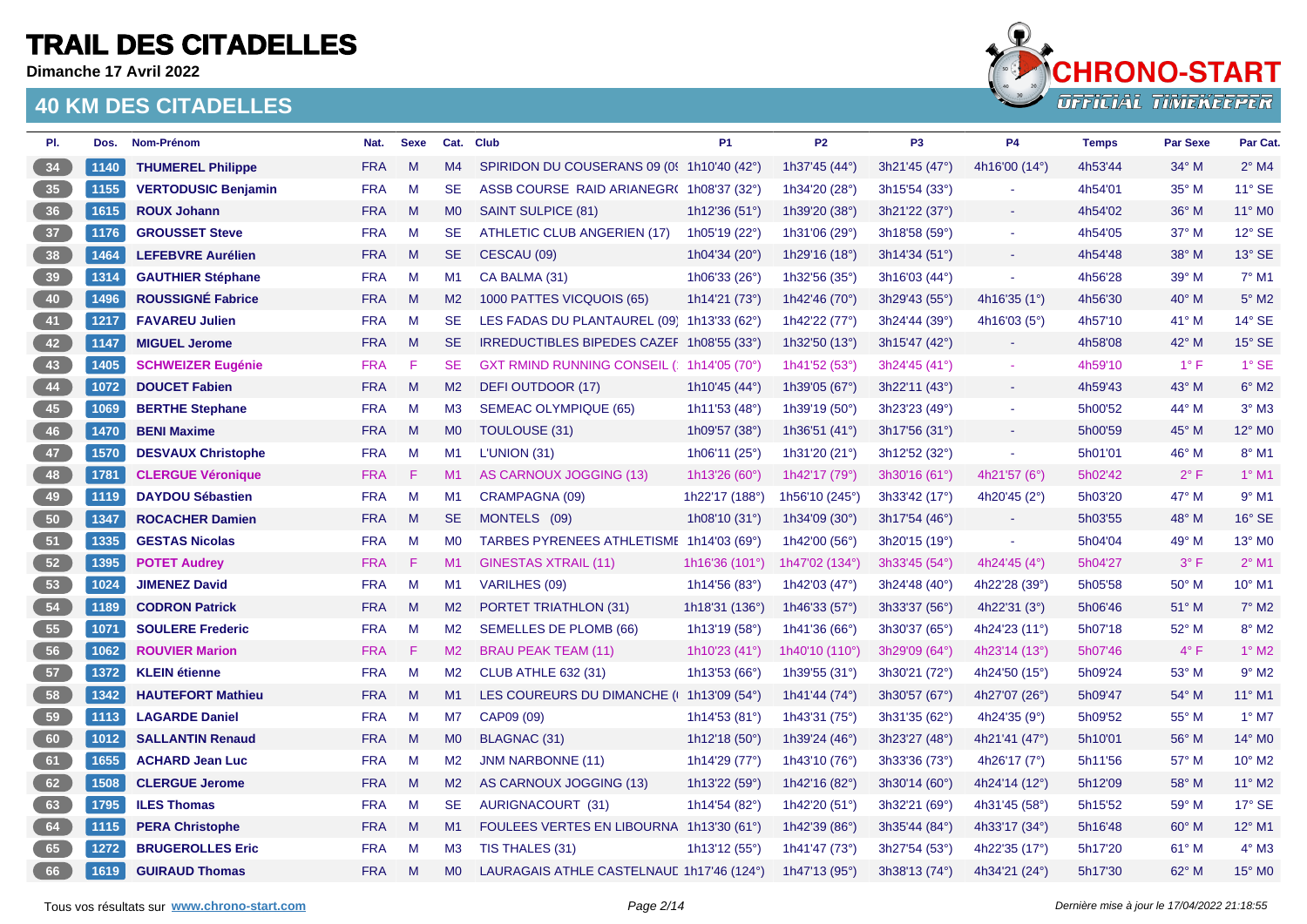**Dimanche 17 Avril 2022**



| PI.             | Dos. | Nom-Prénom                | Nat.       | <b>Sexe</b> | Cat.           | <b>Club</b>                                  | P <sub>1</sub>           | P <sub>2</sub>            | P <sub>3</sub> | <b>P4</b>                | <b>Temps</b> | <b>Par Sexe</b> | Par Cat.                  |
|-----------------|------|---------------------------|------------|-------------|----------------|----------------------------------------------|--------------------------|---------------------------|----------------|--------------------------|--------------|-----------------|---------------------------|
| 67              | 1171 | <b>ALLABERT Nicolas</b>   | <b>FRA</b> | M           | <b>SE</b>      | <b>TCAP LABATUT (09)</b>                     | 1h07'39 (30°)            | 1h35'27 (54°)             | 3h29'53 (93°)  | 4h29'40 (64°)            | 5h17'52      | $63^\circ$ M    | 18° SE                    |
| 68              | 1543 | <b>GRELLIER Pierre</b>    | <b>FRA</b> | M           | <b>SE</b>      | MAZERES CLUB PEDESTRE (31)                   | 1h19'44 (145°)           | 1h48'10 (71°)             | 3h35'46 (58°)  | 4h31'19 (20°)            | 5h18'14      | $64^{\circ}$ M  | 19° SE                    |
| 69              | 1097 | <b>ALLIER Guillaume</b>   | <b>FRA</b> | M           | M1             | <b>TOULOUSE TRIATHLON (31)</b>               | 1h16'41 (105°)           | 1h46'37 (116°)            | 3h38'08 (76°)  | 4h34'54 (29°)            | 5h18'37      | 65° M           | 13° M1                    |
| $70^{\circ}$    | 1045 | <b>JOUTEAU Alexis</b>     | <b>FRA</b> | M           | M <sub>0</sub> | TOULOUSE (31)                                | 1h16'44 (107°)           | 1h46'31 (109°)            | 3h33'47 (57°)  | 4h30'34 (31°)            | 5h18'51      | 66° M           | 16° M0                    |
| 71              | 1720 | <b>CALLOD Fabien</b>      | <b>FRA</b> | M           | <b>SE</b>      | <b>TOULOUSE (31)</b>                         | 1h21'18 (172°)           | 1h50'27 (87°)             | 3h44'59 (95°)  | 4h37'46 $(8^{\circ})$    | 5h19'19      | 67° M           | $20^\circ$ SE             |
| 72              | 1193 | <b>CAZET Yves</b>         | <b>FRA</b> | M           | M3             | <b>BLAGNAC SC (31)</b>                       | 1h16'26 (95°)            | 1h46'36 (127°)            | 3h36'50 (71°)  | 4h34'41 (42°)            | 5h19'58      | 68° M           | $5^\circ$ M3              |
| 73              | 1058 | <b>DUSSAULT Laurent</b>   | <b>FRA</b> | M           | M2             | LES 4 LIONS (64)                             | 1h15'33 (85°)            | 1h45'07 (100°)            | 3h37'44 (81°)  | 4h34'37 (32°)            | 5h20'05      | 69° M           | 12° M2                    |
| 74              | 1778 | <b>PEREIRA Frederic</b>   | <b>FRA</b> | M           | M <sub>2</sub> | CAP09 (09)                                   | 1h14'01 (68°)            | 1h43'30 (97°)             | 3h39'20 (106°) | 4h37'19 (44°)            | 5h20'59      | $70^\circ$ M    | 13° M2                    |
| 75              | 1177 | <b>CALIXTE Jeremy</b>     | <b>FRA</b> | M           | M <sub>0</sub> | CAF TOULOUSE (31)                            | 1h16'28 $(96°)$          | 1h45'45 (91°)             | 3h42'55 (116°) | 4h36'32 $(10^{\circ})$   | 5h21'20      | $71^\circ$ M    | 17° M0                    |
| 76              | 1643 | <b>DELRIEU Loic</b>       | <b>FRA</b> | M           | <b>MO</b>      | SPORT NATURE MONTGAILHARE 1h13'58 (67°)      |                          | 1h42'02 (61°)             | 3h34'44 (82°)  | 4h32'47 (46°)            | 5h22'24      | 72° M           | 18° MO                    |
| 77              | 1563 | <b>FONTAINE Pierre</b>    | <b>FRA</b> | M           | M1             | <b>TARAHUMARAS (31)</b>                      | 1h13'18 (57 $^{\circ}$ ) | 1h42'11 (81°)             | 3h32'16 (70°)  | 4h33'42 (86°)            | 5h23'44      | $73^\circ$ M    | 14° M1                    |
| $78$            | 1542 | <b>BELLOCQ Laurent</b>    | <b>FRA</b> | M           | M1             | ARBUS RUNNING (64)                           | 1h17'35 (120°)           | 1h47'15 (105°)            | 3h41'07 (88°)  | 4h36'56 (21°)            | 5h23'46      | $74^\circ$ M    | 15° M1                    |
| 79              | 1006 | <b>QUECHON Fabien</b>     | <b>FRA</b> | M           | M2             | LES LUCS-SUR-BOULOGNE (85)                   | 1h11'45 (46 $^{\circ}$ ) | 1h42'01 (130°)            | 3h37'06 (103°) | 4h33'53 (30°)            | 5h23'46      | $75^\circ$ M    | 14° M2                    |
| 80 <sub>1</sub> | 1691 | <b>BERGÉ Yann</b>         | <b>FRA</b> | M           | M2             | <b>ALBI</b> (81)                             | 1h13'36 $(63°)$          | 1h41'49 (65°)             | 3h40'43 (126°) | 4h36'47 $(23°)$          | 5h23'47      | $76^{\circ}$ M  | 15° M2                    |
| 81              | 1777 | <b>LEFRANC Axel</b>       | <b>FRA</b> | M           | M1             | <b>TENNIS RIEUX (31)</b>                     | 1h11'39 $(45^{\circ})$   | 1h39'22 (52°)             | 3h27'27 (63°)  | 4h22'01 (16°)            | 5h24'01      | $77^\circ$ M    | 16° M1                    |
| 82              | 1630 | <b>SAINT-JAMES Julien</b> | <b>FRA</b> | M           | <b>SE</b>      | FARTLECK (31)                                | 1h14'27 (76°)            | 1h42'34 (63°)             | 3h27'58 (52°)  | 4h25'06 (33°)            | 5h25'05      | 78° M           | 21° SE                    |
| 83              | 1252 | <b>GUIRAUD Thierry</b>    | <b>FRA</b> | M           | M2             | SAINT PAUL DE JARRAT (09)                    | 1h18'50 (138°)           | 1h49'16 (133°)            | 3h45'49 (112°) | 4h43'22 (35°)            | 5h25'12      | 79° M           | 16° M2                    |
| 84              | 1529 | <b>MONNEREAU Julien</b>   | <b>FRA</b> | M           | <b>MO</b>      | SEIGNOSSE (40)                               | 1h17'06 (114°)           | 1h48'20 (164°)            | 3h51'56 (162°) | 4h48'22 (28°)            | 5h25'14      | 80° M           | 19° M0                    |
| 85              | 1499 | <b>PIERRAT Sébastien</b>  | <b>FRA</b> | M           | M1             | <b>ASSON (64)</b>                            | 1h14'20 (72°)            | 1h42'44 (69°)             | 3h39'25 (113°) | 4h38'45 (55 $^{\circ}$ ) | 5h25'44      | 81° M           | 17° M1                    |
| 86              | 1418 | <b>CAQUINEAU Romain</b>   | <b>FRA</b> | M           | M2             | <b>TIS (09)</b>                              | 1h16'46 (108°)           | 1h46'42 (118°)            | 3h41'27 (99°)  | 4h39'03 (36°)            | 5h25'46      | 82° M           | 17° M2                    |
| ${\bf 87}$      | 1511 | <b>FOUET Jeremy</b>       | <b>FRA</b> | M           | SE.            | <b>CANTE (09)</b>                            | 1h21'14 (170°)           | 1h52'09 (154°)            | 3h48'58 (115°) | 4h44'58 (22°)            | 5h26'57      | 83° M           | 22° SE                    |
| 88              | 1652 | <b>DUCOS Vincent</b>      | <b>FRA</b> | M           | M <sub>0</sub> | EAUNES (31)                                  | 1h13'49 (65 $^{\circ}$ ) | 1h43'32 (106°)            | 3h38'16 (98°)  | 4h39'52 (87°)            | 5h27'48      | 84° M           | 20° MO                    |
| 89              | 1251 | <b>LANDRY Nioclas</b>     | <b>FRA</b> | M           | M1             | SHELBY COMPANY LIMITED (17) 1h14'23 (74°)    |                          | 1h43'12 $(78°)$           | 3h38'26 (105°) | 4h38'07 (61°)            | 5h27'52      | 85° M           | 18° M1                    |
| 90              | 1082 | <b>RIVIERE Guillaume</b>  | <b>FRA</b> | M           | M1             | SAINT HILAIRE DE LUSIGNAN (47 1h16'40 (104°) |                          | 1h47'16 (140°)            | 3h36'38 (68°)  | 4h31'59 (19°)            | 5h27'57      | 86° M           | 19° M1                    |
| 91              | 1420 | <b>MOUSTIER Michael</b>   | <b>FRA</b> | M           | M1             | RIMONT (09)                                  | 1h16'38 $(102°)$         | 1h46'38 (122 $^{\circ}$ ) | 3h44'54 (122°) | 4h42'33 (38°)            | 5h28'08      | 87° M           | 20° M1                    |
| 92              | 1255 | <b>RUBIO Loic</b>         | <b>FRA</b> | M           | M <sub>0</sub> | SAINT CASTIN (64)                            | 1h15'36 (87°)            | 1h42'35 (42°)             | 3h36'52 (92°)  | 4h41'45 (122°)           | 5h28'20      | 88° M           | 21° MO                    |
| 93              | 1636 | <b>BERGOUGNAN Jérôme</b>  | <b>FRA</b> | M           | M2             | TOURNEFEUILLE (31)                           | 1h17'59 (128°)           | 1h48'07 (126°)            | 3h44'50 (114°) | 4h42'38 (41°)            | 5h28'21      | 89° M           | 18° M2                    |
| 94              | 1458 | <b>STUDER Christian</b>   | <b>FRA</b> | M           | <b>SE</b>      | COLOMIERS (31)                               | 1h13'46 (64°)            | 1h41'11 $(49°)$           | 3h35'49 (96°)  | 4h38'33 (100°)           | 5h29'11      | $90^\circ$ M    | 23° SE                    |
| 95              | 1287 | <b>CUGNIET Mickael</b>    | <b>FRA</b> | M           | M1             | SAINT FELIX DE RIEUTORT (09)                 | 1h18'20 (131°)           | 1h48'28 (125°)            | 3h41'37 (85°)  | 4h40'45 (53°)            | 5h30'14      | $91°$ M         | 21° M1                    |
| 96              | 1715 | <b>PUYO Stéphane</b>      | <b>FRA</b> | M           | M1             | <b>COMPTOIR DU SPORT (64)</b>                | 1h09'55 (37°)            | 1h38'22 (72°)             | 3h30'30 (78°)  | 4h42'53 (214°)           | 5h30'34      | 92° M           | 22° M1                    |
| 97              | 1128 | <b>TROUILLARD Fabrice</b> | <b>FRA</b> | M           | M3             | LAURAGUEL (11)                               | 1h20'05 (153°)           | 1h50'25 (132°)            | 3h46'25 (107°) | 4h44'17 (43°)            | 5h30'36      | $93^\circ$ M    | $6^\circ$ M3              |
| 98              | 1545 | <b>SARTOR David</b>       | <b>FRA</b> | M           | M1             | MURET AC (31)                                | 1h22'13 (186°)           | 1h54'19 (189°)            | 3h48'22 (89°)  | 4h46'22 $(45^{\circ})$   | 5h30'49      | $94^\circ$ M    | 23° M1                    |
| 99              | 1048 | <b>PASTRE Joel</b>        | <b>FRA</b> | M           | M2             | BPBO 31 (31)                                 | 1h16'31 (98°)            | 1h45'53 (93°)             | 3h38'10 (79°)  | 4h37'43 (60 $^{\circ}$ ) | 5h30'55      | $95^\circ$ M    | $19^\circ$ M <sub>2</sub> |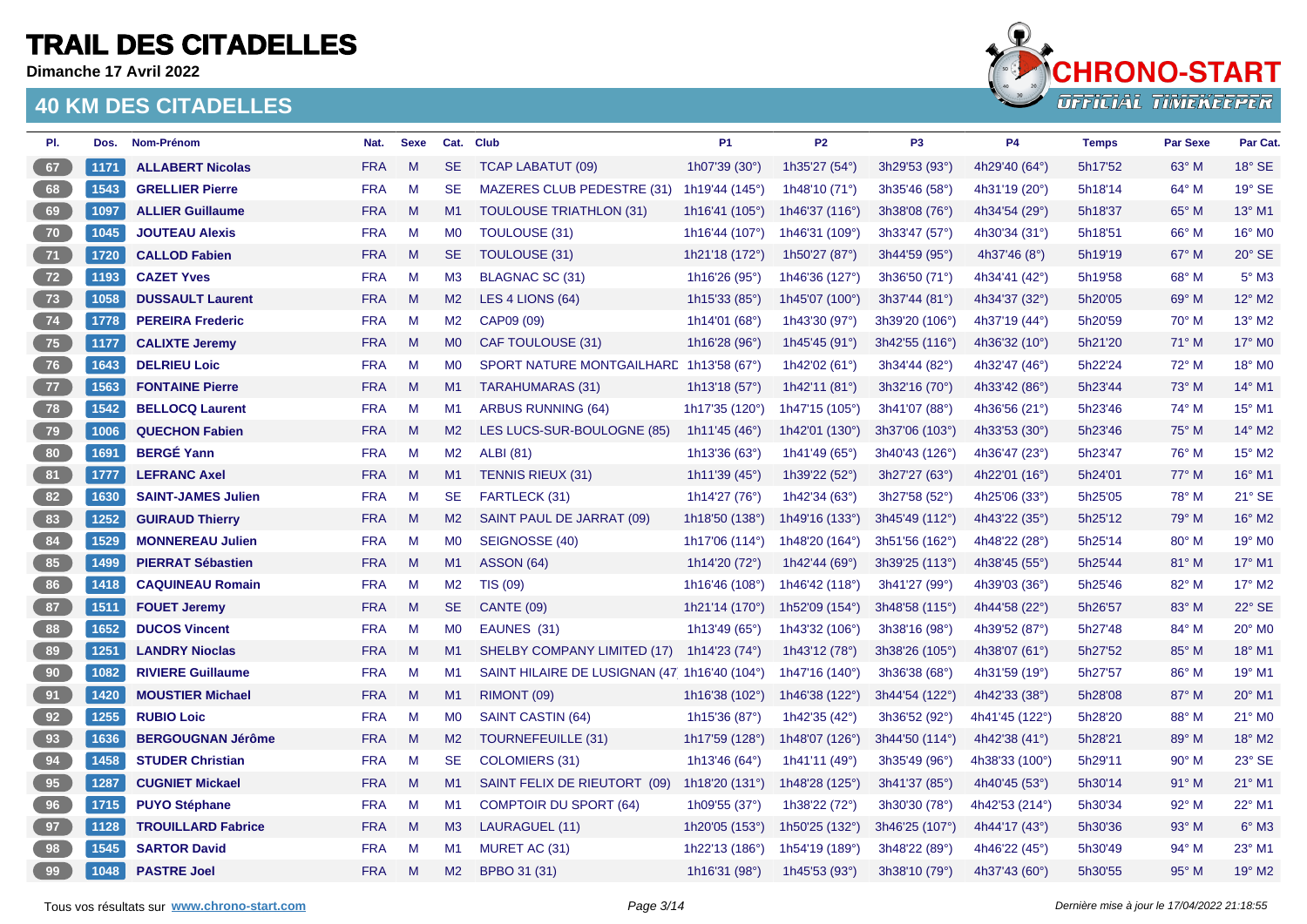**Dimanche 17 Avril 2022**



| PI.                                        | Dos. | <b>Nom-Prénom</b>               | Nat.       | <b>Sexe</b> | Cat.           | <b>Club</b>                                 | <b>P1</b>                | <b>P2</b>                 | P <sub>3</sub>   | <b>P4</b>                | <b>Temps</b> | <b>Par Sexe</b> | Par Cat.                   |
|--------------------------------------------|------|---------------------------------|------------|-------------|----------------|---------------------------------------------|--------------------------|---------------------------|------------------|--------------------------|--------------|-----------------|----------------------------|
| 100                                        | 1474 | <b>DUPUY Julien</b>             | <b>FRA</b> | M           | M1             | CRAMPAGNA (09)                              | 1h16'30 (97°)            | 1h42'38 (32°)             | 3h31'41 (66°)    | 4h38'01 (147°)           | 5h31'10      | $96^\circ$ M    | 24° M1                     |
| (101)                                      | 1320 | <b>LAFITTE Olivier</b>          | <b>FRA</b> | M           | M <sub>3</sub> | ASSB COURSE RAID ARIANEGR( 1h23'20 (201°)   |                          | 1h56'51 (232°)            | 3h48'18 (75°)    | 4h44'27 (25°)            | 5h31'48      | 97° M           | $7^\circ$ M3               |
| 102                                        | 1349 | <b>RAYNAUD PEREIRA Emilie</b>   | <b>FRA</b> | -F.         | <b>MO</b>      | <b>VOLCENDURANC (63)</b>                    | 1h21'13 (169°)           | 1h51'56 $(143°)$          | 3h48'06 (108°)   | 4h45'49 (40 $^{\circ}$ ) | 5h31'49      | $5^{\circ}$ F   | $1^\circ$ MO               |
| $\begin{bmatrix} 103 \end{bmatrix}$        | 1283 | <b>MANZONI MONTALBAN Perine</b> | <b>FRA</b> | -F          | M <sub>0</sub> | TARAHUMARAS MURET CLUB (31 1h20'39 (161°)   |                          | 1h51'26 (148°)            | 3h46'29 (102°)   | 4h45'52 (57°)            | 5h31'51      | $6^{\circ}$ F   | $2^{\circ}$ M <sub>0</sub> |
| 104                                        | 1512 | <b>JARA Rozenn</b>              | <b>FRA</b> | -F          | M2             | CA BALMA (31)                               | 1h21'51 (180°)           | 1h52'51 (159°)            | 3h47'53 (101°)   | 4h44'11 (27 $^{\circ}$ ) | 5h32'15      | $7^\circ$ F     | $2^{\circ}$ M <sub>2</sub> |
| $105$                                      | 1725 | <b>BAUDOUIN Arnaud</b>          | <b>FRA</b> | M           | M <sub>2</sub> | <b>BSC BLAGNAC (31)</b>                     | 1h15'38 (88°)            | 1h45'10 (99°)             | 3h38'30 (86°)    | 4h41'24 (102°)           | 5h32'30      | 98° M           | 20° M2                     |
| (106)                                      | 1194 | <b>ADROIT Benjamin</b>          | <b>FRA</b> | M           | <b>SE</b>      | LA FOULEE DES 3 QUILLES (11)                | 1h16'34 $(100^{\circ})$  | 1h46'34 (121°)            | 3h41'15 (97°)    | 4h43'34 (95°)            | 5h33'40      | 99° M           | 24° SE                     |
| 107                                        | 1544 | <b>TERRASSON Jerome</b>         | <b>FRA</b> | M           | M2             | AC AUTERIVE (31)                            | 1h25'03 (224°)           | 1h58'43 (238°)            | 3h54'56 (109°)   | 4h50'02 (18°)            | 5h33'41      | $100^\circ$ M   | 21° M2                     |
| (108)                                      | 1284 | <b>MONTALBAN Etienne</b>        | <b>FRA</b> | M           | M <sub>0</sub> | TARAHUMARAS MURET CLUB (31 1h20'42 (162°)   |                          | 1h51'29 (149°)            | 3h47'45 (110°)   | 4h48'13 (74°)            | 5h33'51      | $101^\circ$ M   | 22° M0                     |
| 109                                        | 1120 | <b>LOUGNON Olivier</b>          | <b>FRA</b> | M           | M1             | <b>MADAILLAN (47)</b>                       | 1h18'23 (132°)           | 1h48'08 (107°)            | 3h41'33 (87°)    | 4h41'21 (65°)            | 5h33'54      | 102° M          | 25° M1                     |
| (110)                                      | 1595 | <b>POUSSE Philippe</b>          | <b>FRA</b> | M           | M2             | SATUC (09)                                  | 1h12'59 (52 $^{\circ}$ ) | 1h42'14 (90 $^{\circ}$ )  | $3h44'42$ (155°) | 4h48'19 (112°)           | 5h34'04      | $103^\circ$ M   | 22° M2                     |
| (111)                                      | 1324 | <b>THIRANT Sylvain</b>          | <b>FRA</b> | M           | M1             | <b>ARBUS RUNNING (64)</b>                   | 1h17'33 (119°)           | 1h47'19 (108°)            | 3h44'57 (118°)   | 4h43'58 (51°)            | 5h34'08      | 104° M          | 26° M1                     |
| (112)                                      | 1343 | <b>VRAINE Benjamin</b>          | <b>FRA</b> | M           | M2             | BELLEGARDE (32)                             | 1h19'48 $(146°)$         | 1h50'17 (136°)            | 3h44'32 (91°)    | 4h45'35 (81°)            | 5h34'43      | $105^\circ$ M   | 23° M2                     |
| $\begin{array}{c} \boxed{113} \end{array}$ | 1416 | <b>JOFFRES Cédric</b>           | <b>FRA</b> | M           | M1             | CAP09 (09)                                  | 1h17'03 (112°)           | 1h47'01 (120°)            | 3h46'34 (132°)   | 4h46'25 $(66^{\circ})$   | 5h34'45      | $106^\circ$ M   | 27° M1                     |
| (114)                                      | 1799 | <b>DERIVIERE Alexandre</b>      | <b>FRA</b> | M           | M <sub>0</sub> | <b>TOURS (37)</b>                           | 1h17'12 (115°)           | 1h47'00 (113°)            | 3h45'19 (123°)   | 4h45'41 (73°)            | 5h35'28      | 107° M          | 23° M0                     |
| (115)                                      | 1754 | <b>ANTOINE Patrick</b>          | <b>FRA</b> | M           | M4             | SAINT NAUPHARY VELO SPORT (1h22'39 (195°)   |                          | 1h53'29 (151°)            | 3h47'57 (94°)    | 4h48'07 (71°)            | 5h36'08      | 108° M          | $3°$ M4                    |
| (116)                                      | 1029 | <b>LAFORGUE Jeremy</b>          | <b>FRA</b> | M           | <b>SE</b>      | MAZERES COURSES PEDESTRE                    | 59'13 (6°)               | 1h23'51 (17°)             | 3h08'59 (50°)    | 4h39'17 (363°)           | 5h36'10      | 109° M          | 25° SE                     |
| 117                                        | 1716 | <b>LE GUERN Kevin</b>           | <b>FRA</b> | M           | <b>SE</b>      | TOULOUSE (31)                               | 1h09'23 (35°)            | 1h37'25 (58°)             | 3h30'25 (83°)    | 4h39'15 (173°)           | 5h36'12      | $110^{\circ}$ M | 26° SE                     |
| (118)                                      | 1689 | <b>CALDONAZZO Romain</b>        | <b>FRA</b> | M           | <b>SE</b>      | BELESTA (09)                                | 1h22'48 (198°)           | 1h54'03 (165°)            | 3h46'38 (80°)    | 4h48'30 (90°)            | 5h36'15      | $111^\circ$ M   | 27° SE                     |
| (119)                                      | 1467 | <b>COUTOULY Damien</b>          | <b>FRA</b> | M           | M <sub>0</sub> | AUZIELLE (31)                               | 1h18'08 (129°)           | 1h47'18 (88°)             | 3h47'40 (138°)   | 4h49'51 (93°)            | 5h37'38      | 112° M          | 24° MO                     |
| 120                                        | 1466 | <b>PECH Cédric</b>              | <b>FRA</b> | M           | M1             | S/L TOULOUSE OAC (31)                       | 1h18'17 (130°)           | 1h47'21 (85°)             | 3h47'38 (137°)   | 4h49'52 (94°)            | 5h37'39      | 113° M          | 28° M1                     |
| $\boxed{121}$                              | 1208 | <b>CAPARICAS Paulo</b>          | <b>FRA</b> | M           | M <sub>3</sub> | CSA 4 REGIMENT ETRANGER (11 1h17'43 (123°)  |                          | 1h48'16 (138°)            | 3h46'43 (125°)   | 4h49'55 (107°)           | 5h37'40      | $114^\circ$ M   | 8° M3                      |
| $\begin{array}{c} \boxed{122} \end{array}$ | 1726 | <b>BALSSA Quentin</b>           | <b>FRA</b> | M           | SE.            | TOULOUSE (31)                               | 1h22'10 (185°)           | 1h51'41 (98°)             | 3h51'14 (133°)   | 4h52'10 (78°)            | 5h38'04      | $115^\circ$ M   | 28° SE                     |
| $\begin{array}{c} \boxed{123} \end{array}$ | 1586 | <b>SANS Gregory</b>             | <b>FRA</b> | M           | M <sub>0</sub> | <b>FORTICHES DU LAURAGAIS (31)</b>          | 1h22'23 (190°)           | 1h54'41 (197°)            | 3h50'59 (111°)   | 4h49'57 (50°)            | 5h38'10      | $116^{\circ}$ M | 25° M0                     |
| $124$                                      | 1438 | <b>GATEAU Guillaume</b>         | <b>FRA</b> | M           | M4             | TOULOUSE (31)                               | 1h20'19 (154°)           | 1h51'49 (175°)            | 3h53'26 (147°)   | 4h52'19 (49 $^{\circ}$ ) | 5h38'50      | 117° M          | $4^\circ$ M4               |
| $125$                                      | 1665 | <b>GROC Mathieu</b>             | <b>FRA</b> | M           | <b>SE</b>      | CAUJAC (31)                                 | 1h11'47 (47°)            | 1h38'33 (39°)             | 3h33'40 (104°)   | 4h45'45 (206°)           | 5h39'13      | $118^\circ$ M   | 29° SE                     |
| $\boxed{126}$                              | 1530 | <b>DEDIEU Christophe</b>        | <b>FRA</b> | M           | M3             | LAC CASTELNAUDARY (11)                      | 1h15'49 (89°)            | 1h45'13 (94°)             | 3h44'39 (131°)   | 4h48'37 (114°)           | 5h39'32      | 119° M          | $9°$ M3                    |
| 127                                        | 1449 | <b>CATHALA Laurent</b>          | <b>FRA</b> | M           | M3             | LAC CASTELNAUDARY (11)                      | 1h16'23 (93°)            | 1h45'35 (89°)             | 3h44'36 (128°)   | 4h48'42 (117°)           | 5h39'32      | 120° M          | 10° M3                     |
| 128                                        | 1207 | <b>PIVETTA Bruno</b>            | <b>FRA</b> | M           | M2             | SPIRIDON DU PAYS D'OLMES (09 1h21'39 (174°) |                          | 1h53'45 (188°)            | 4h01'58 (204°)   | 5h00'45 (48°)            | 5h40'19      | $121^\circ$ M   | 24° M2                     |
| 129                                        | 1506 | <b>DENIZEAU Richard</b>         | <b>FRA</b> | M           | M <sub>3</sub> | URBAN RUNNERS ARCACHON (3 1h19'57 (151°)    |                          | 1h51'16 (169 $^{\circ}$ ) | 3h48'55 (119°)   | 4h50'07 (82°)            | 5h40'31      | 122° M          | 11° M3                     |
| $\begin{array}{c} \hline 130 \end{array}$  | 1388 | <b>ACERBIS Alain</b>            | <b>FRA</b> | M           | M2             | SPIRIDON CLUB PAYS D OLMES   1h13'07 (53°)  |                          | 1h42'05 (83°)             | 3h41'21 (129°)   | 4h48'34 (159°)           | 5h40'45      | 123° M          | 25° M2                     |
| $131$                                      | 1228 | <b>VIDAL Jean-Michel</b>        | <b>FRA</b> | M           | M <sub>3</sub> | HERSEROU (09)                               | 1h16'43 (106°)           | 1h46'40 (119°)            | 3h38'24 (77°)    | 4h39'48 (85°)            | 5h40'46      | 124° M          | 12° M3                     |
| (132)                                      | 1577 | <b>GUILLEMOT Thomas</b>         | <b>FRA</b> | M           | M <sub>0</sub> | <b>VENERQUE TRAIL (31)</b>                  | 1h17'13 $(116°)$         | 1h46'47 (101°)            | 3h48'15 (146°)   | 4h53'08 (124°)           | 5h40'56      | $125^\circ$ M   | 26° MO                     |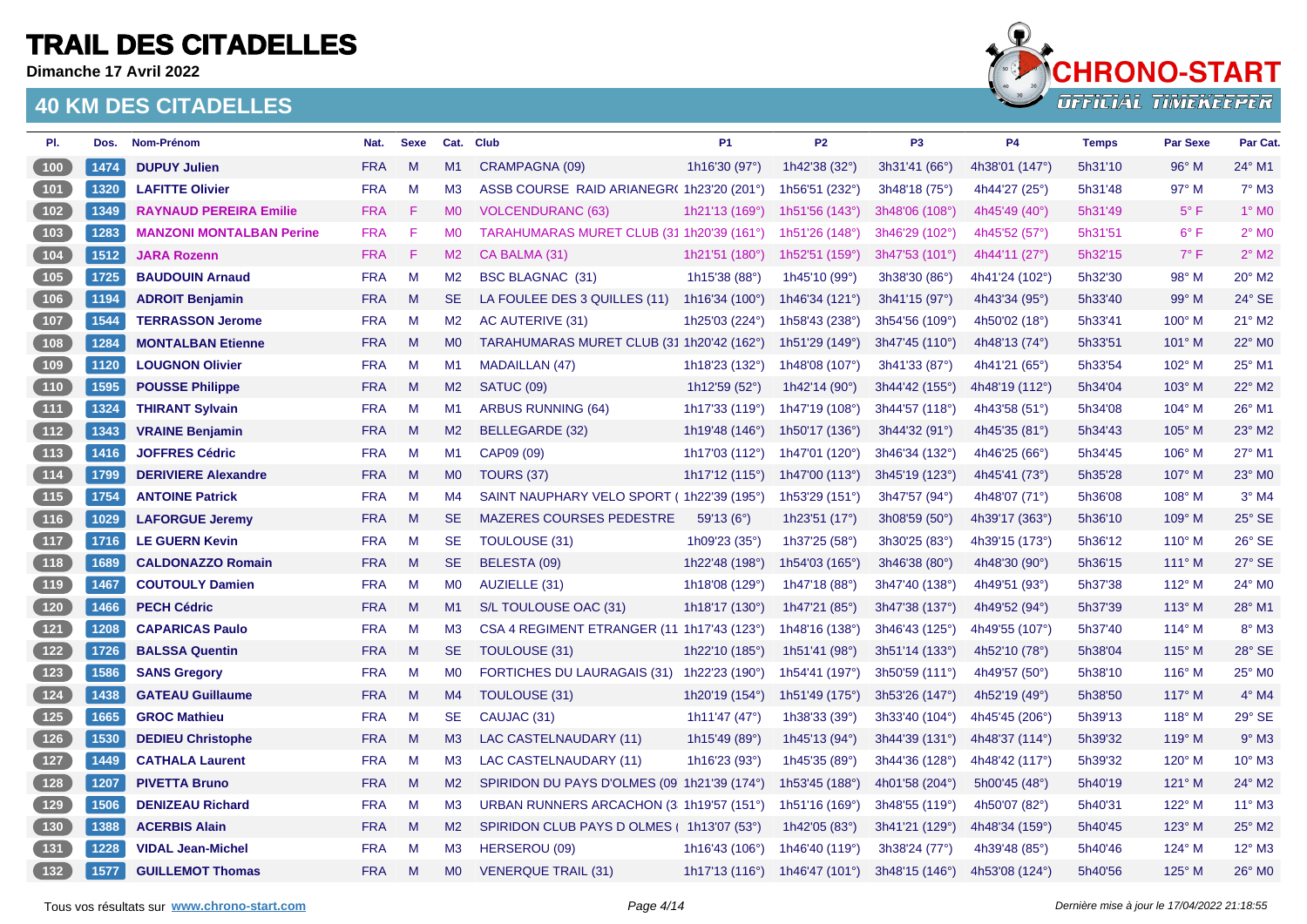**Dimanche 17 Avril 2022**



| PI.                                   | Dos. | Nom-Prénom                  | Nat.       | <b>Sexe</b> | Cat.           | <b>Club</b>                                 | <b>P1</b>                | <b>P2</b>                 | P <sub>3</sub> | <b>P4</b>              | <b>Temps</b> | <b>Par Sexe</b> | Par Cat.                   |
|---------------------------------------|------|-----------------------------|------------|-------------|----------------|---------------------------------------------|--------------------------|---------------------------|----------------|------------------------|--------------|-----------------|----------------------------|
| $133$                                 | 1179 | <b>LAGREE Frederick</b>     | <b>FRA</b> | M           | M3             | SPORT NATURE MONTGAILHARE 1h16'59 (110°)    |                          | 1h47'04 (124°)            | 3h48'09 (144°) | 4h51'13 (103°)         | 5h41'05      | $126^\circ$ M   | 13° M3                     |
| $134$                                 | 1054 | <b>PIVOTTO Stéphanie</b>    | <b>FRA</b> | F           | M <sub>0</sub> | PECHBUSQUE (31)                             | 1h25'08 (227°)           | 1h56'27 $(166°)$          | 3h57'24 (143°) | 4h56'37 (54°)          | 5h43'07      | $8^{\circ}$ F   | $3°$ M <sub>0</sub>        |
| 135                                   | 1764 | <b>DONIES Marie</b>         | <b>FRA</b> | -F.         | M2             | ON N'ATTEND PAS PATRICK (31) 1h24'23 (216°) |                          | 1h57'31 (222°)            | 3h57'28 (136°) | 4h57'26 (70°)          | 5h43'16      | 9° F            | $3°$ M <sub>2</sub>        |
| $136$                                 | 1013 | <b>AVEDILLO Xavier</b>      | <b>FRA</b> | M           | M1             | FONBEAUZARD (31)                            | 1h18'29 (135°)           | 1h50'11 (179°)            | 3h55'09 (170°) | 4h54'56 $(63°)$        | 5h43'29      | 127° M          | 29° M1                     |
| $137$                                 | 1298 | <b>LE CORRE Julien</b>      | <b>FRA</b> | M           | M <sub>0</sub> | <b>MONTGEARD (31)</b>                       | 1h14'45 (80°)            | 1h43'05 (68°)             | 3h41'31 (124°) | 4h48'26 (157°)         | 5h43'42      | 128° M          | 27° M0                     |
| $138$                                 | 1295 | <b>CALESTROUPAT Thierry</b> | <b>FRA</b> | M           | M <sub>0</sub> | FENOUILLET (31)                             | 1h18'25 (133°)           | 1h50'03 (177°)            | 3h55'06 (173°) | 4h54'49 $(62^{\circ})$ | 5h44'07      | $129^\circ$ M   | 28° M0                     |
| (139)                                 | 1282 | <b>MIQUEL Jean-Pierre</b>   | <b>FRA</b> | M           | M4             | <b>AUBERT ET DUVAL (09)</b>                 | 1h21'41 (175°)           | 1h50'33 (80°)             | 3h55'33 (172°) | 4h59'32 (115°)         | 5h44'37      | $130^\circ$ M   | $5^\circ$ M4               |
| $140$                                 | 1271 | <b>MOSSON Aurélien</b>      | <b>FRA</b> | M           | M2             | <b>TOAC TRIATHLON (31)</b>                  | 1h19'52 (148°)           | 1h49'45 (115°)            | 3h44'00 (90°)  | 4h50'53 (155°)         | 5h45'01      | $131^\circ$ M   | 26° M2                     |
| (141)                                 | 1280 | <b>ALBERT Cedric</b>        | <b>FRA</b> | M           | M1             | FENOUILLET (31)                             | 1h18'34 (137°)           | 1h49'47 (162°)            | 3h56'43 (191°) | 5h01'41 (128°)         | 5h45'23      | 132° M          | 30° M1                     |
| $142$                                 | 1285 | <b>MEUNIER Thomas</b>       | <b>FRA</b> | M           | M <sub>0</sub> | TOULOUSE (31)                               | 1h17'53 (125°)           | 1h49'49 (183°)            | 3h56'46 (193°) | 5h01'39 (123°)         | 5h45'24      | 133° M          | 29° M0                     |
|                                       | 1339 | <b>BERNA Jeremie</b>        | <b>FRA</b> | M           | SE.            | CALMONT (31)                                | 1h19'39 (143°)           | 1h49'53 (129°)            | 3h44'52 (100°) | 4h44'23 (59°)          | 5h45'47      | 134° M          | 30° SE                     |
| $\begin{array}{c} \n144\n\end{array}$ | 1526 | <b>LHERM Nicolas</b>        | <b>FRA</b> | M           | <b>SE</b>      | SATUC TRAIL (31)                            | 1h21'00 (163°)           | 1h55'57 (271°)            | 4h01'47 (180°) | 5h00'53 (52°)          | 5h46'04      | $135^\circ$ M   | 31° SE                     |
| 145                                   | 1417 | <b>LEBIGRE William</b>      | <b>FRA</b> | M           | M3             | LES 4 LIONS (64)                            | 1h21'09 (167°)           | 1h52'07 (158°)            | 3h49'57 (120°) | 4h55'24 (135°)         | 5h46'10      | $136^\circ$ M   | 14° M3                     |
| $\boxed{146}$                         | 1101 | <b>RECOUDERC Julien</b>     | <b>FRA</b> | M           | <b>SE</b>      | BELESTA (09)                                | 1h19'51 (147°)           | 1h50'22 (137°)            | 3h54'01 (163°) | 4h56'47 (101°)         | 5h46'57      | 137° M          | 32° SE                     |
| 147                                   | 1632 | <b>THIESSE Bernard</b>      | <b>FRA</b> | M           | M7             | ATHLE632 (31)                               | 1h24'05 (209°)           | 1h58'08 (248°)            | 4h04'43 (186°) | 5h02'21 (37°)          | 5h47'38      | 138° M          | $2^{\circ}$ M7             |
| $148$                                 | 1221 | <b>MESTDAGH Clement</b>     | <b>FRA</b> | M           | M1             | ACM RUNNING CLUB (65)                       | 1h19'37 (142°)           | 1h50'14 (141°)            | 3h57'18 (196°) | 4h57'16 (69°)          | 5h48'17      | 139° M          | 31° M1                     |
| (149)                                 | 1454 | <b>SACRAMENTO Victor</b>    | <b>FRA</b> | M           | M4             | LAROQUE D'OLMES (09)                        | 1h22'45 (197°)           | 1h54'59 (195 $^{\circ}$ ) | 3h58'08 (158°) | 4h59'30 (84°)          | 5h48'19      | $140^\circ$ M   | $6^\circ$ M4               |
| 150                                   | 1027 | <b>PAULIAC Frédéric</b>     | <b>FRA</b> | M           | M4             | CA PLASSAC (16)                             | 1h27'45 (261°)           | 2h00'38 (214°)            | 4h01'15 (142°) | 5h01'09 (68°)          | 5h48'45      | $141^\circ$ M   | $7^\circ$ M4               |
| 151                                   | 1698 | <b>COME Thierry</b>         | <b>FRA</b> | M           | M <sub>3</sub> | ACP / TEAM BONNERY (09)                     | 1h16'21 (92 $^{\circ}$ ) | 1h46'48 $(135^{\circ})$   | 3h53'57 (197°) | 5h00'33 (151°)         | 5h48'50      | 142° M          | $15^\circ$ M3              |
| $152$                                 | 1088 | <b>RECHE Nicolas</b>        | <b>FRA</b> | M           | <b>MO</b>      | LA TOUR DU CRIEU (09)                       | 1h21'44 (177°)           | 1h54'10 (200°)            | 4h00'56 (188°) | 5h02'50 (91°)          | 5h48'57      | 143° M          | 30° MO                     |
| $153$                                 | 1040 | <b>BEZIEAU Diane</b>        | <b>FRA</b> | F           | M <sub>0</sub> | <b>SPIRIDON DU COUSERANS (09)</b>           | 1h24'18 (214°)           | 1h55'54 $(176°)$          | 3h57'21 (145°) | 5h03'03(137°)          | 5h49'10      | $10^{\circ}$ F  | $4^\circ$ MO               |
| $154$                                 | 1139 | <b>FLAMBEAUX Charlotte</b>  | <b>FRA</b> | -F.         | M <sub>2</sub> | SAVERDUN (09)                               | 1h25'30 (233°)           | 1h58'22 (213°)            | 4h03'55 (179°) | 5h03'17 (56°)          | 5h49'13      | $11^{\circ}$ F  | $4^\circ$ M2               |
| 155                                   | 1059 | <b>MONTEIL Luc</b>          | <b>FRA</b> | M           | M3             | TOURNEFEUILLE (31)                          | 1h22'19 (189°)           | 1h55'40 (227°)            | 3h58'05 (153°) | 5h00'13 (92°)          | 5h49'17      | 144° M          | $16^\circ$ M3              |
| $156$                                 | 1776 | <b>LEITE Francisco</b>      | <b>FRA</b> | M           | M4             | PECHBUSQUE (31)                             | 1h22'44 (196°)           | 1h55'47 (220°)            | 3h57'46 (149°) | 4h58'34 (76°)          | 5h49'17      | 145° M          | $8^\circ$ M4               |
| 157                                   | 1684 | <b>FERNANDEZ Jerome</b>     | <b>FRA</b> | M           | M2             | TOURNEFEUILLE (31)                          | 1h24'11 $(211^{\circ})$  | 1h54'01 $(114^{\circ})$   | 3h52'59 (127°) | 4h53'10 (72°)          | 5h50'01      | 146° M          | 27° M2                     |
| 158                                   | 1248 | <b>CONDIS Sébastien</b>     | <b>FRA</b> | M           | M1             | SATUC (31)                                  | 1h15'34 (86°)            | 1h45'12 (103°)            | 3h45'08 (135°) | 4h51'15 (143°)         | 5h50'03      | 147° M          | 32° M1                     |
| (159)                                 | 1633 | <b>DE NUCÉ Cyril</b>        | <b>FRA</b> | M           | M3             | PIBRAC RUNNING (31)                         | 1h23'15 (200°)           | 1h55'14 (185 $^{\circ}$ ) | 3h55'39 (139°) | 5h00'36 (127°)         | 5h50'56      | $148^\circ$ M   | 17° M3                     |
| [160]                                 | 1159 | <b>ROUCH Pierre</b>         | <b>FRA</b> | M           | M4             | SATUC (31)                                  | 1h26'13 (235°)           | 2h00'04 (243°)            | 4h02'25 (151°) | 5h02'18 (67°)          | 5h51'05      | $149^\circ$ M   | $9°$ M4                    |
| (161)                                 | 1634 | <b>ORTEGA Manuel</b>        | <b>FRA</b> | M           | M <sub>5</sub> | <b>ACPAMIERS (09)</b>                       | 1h16'16 (91°)            | 1h44'20 (60°)             | 3h44'15 (134°) | 4h55'46 (200°)         | 5h52'07      | $150^\circ$ M   | $1^\circ$ M <sub>5</sub>   |
| $162$                                 | 1613 | <b>BENDLER Mieko</b>        | <b>FRA</b> | -F          | M1             | PIBRAC RUNNING (31)                         | 1h24'29 (219°)           | 1h58'34 (249°)            | 4h02'58 (168°) | 5h03'33 (75°)          | 5h52'15      | $12^{\circ}$ F  | $3°$ M1                    |
| 163                                   | 1714 | <b>MORENO Jose</b>          | <b>FRA</b> | M           | M <sub>5</sub> | BPBO31 (31)                                 | 1h17'58 (127°)           | 1h48'11 (128°)            | 3h45'36 (117°) | 4h51'29 (138°)         | 5h52'23      | 151° M          | $2^{\circ}$ M <sub>5</sub> |
| $164$                                 | 1241 | <b>BOUE Eric</b>            | <b>FRA</b> | M           | M3             | CAP MONTAS (31)                             | 1h21'11 (168°)           | 1h52'06 (153°)            | 3h54'33 (154°) | 4h59'41 (132°)         | 5h52'24      | 152° M          | 18° M3                     |
| [165]                                 | 1718 | <b>LABARRE Cyril</b>        | <b>FRA</b> | M           | M2             | <b>GALOPINS DU CAGIRE (31)</b>              | 1h19'54 (149°)           | 1h51'15 $(171°)$          | 3h57'30 (184°) | 5h01'53 (119°)         | 5h52'35      | 153° M          | $28^\circ$ M2              |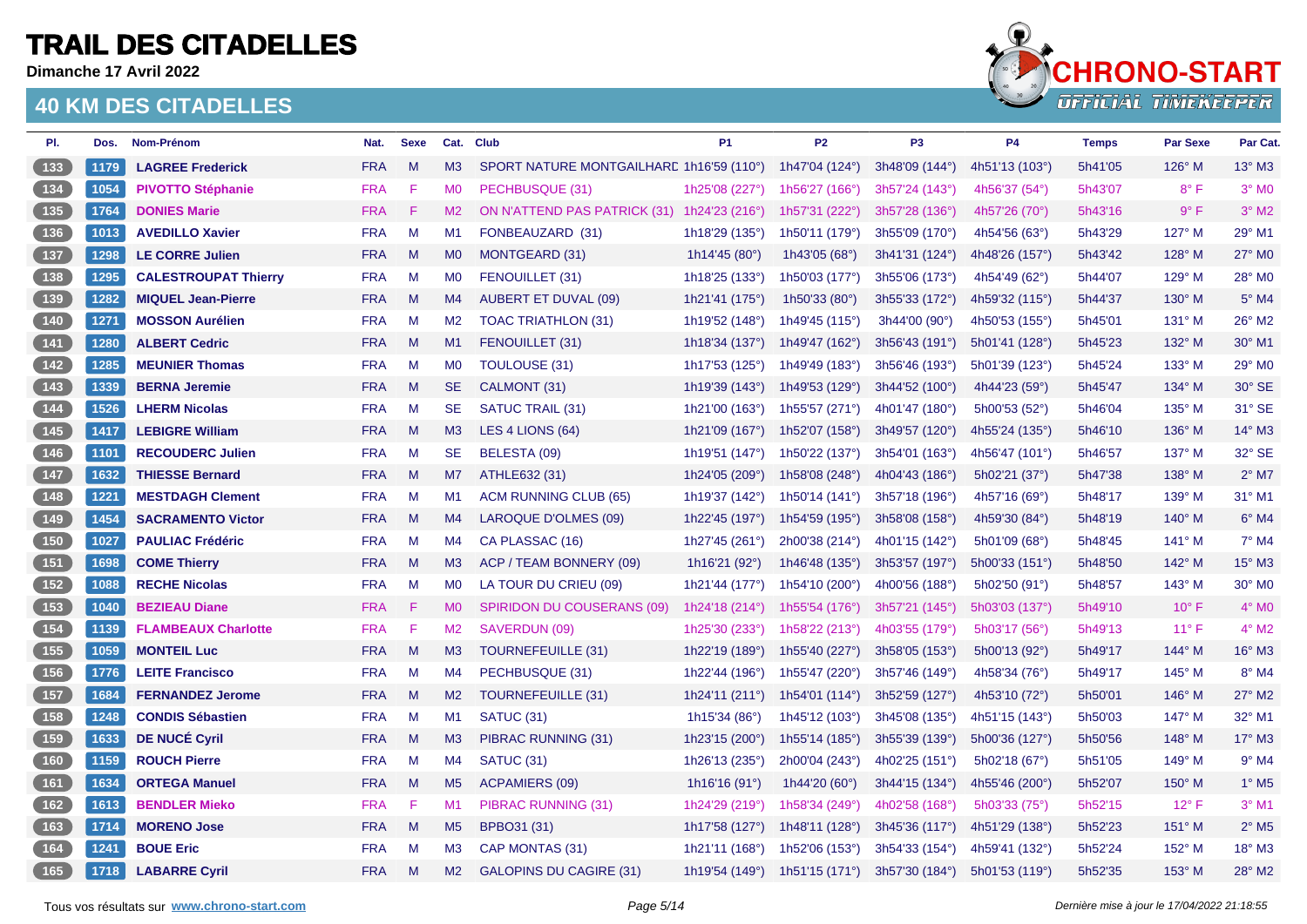**Dimanche 17 Avril 2022**



| PI.                                        | Dos. | Nom-Prénom                    | Nat.       | <b>Sexe</b> |                | Cat. Club                                   | P <sub>1</sub>  | P <sub>2</sub>            | P <sub>3</sub> | <b>P4</b>      | <b>Temps</b> | <b>Par Sexe</b> | Par Cat.       |
|--------------------------------------------|------|-------------------------------|------------|-------------|----------------|---------------------------------------------|-----------------|---------------------------|----------------|----------------|--------------|-----------------|----------------|
| $166$                                      | 1412 | <b>PRAT Gaëtan</b>            | <b>FRA</b> | M           | <b>SE</b>      | <b>MONTFERRIER (09)</b>                     | 1h18'27 (134°)  | 1h47'26 (84°)             | 3h50'46 (160°) | 5h00'56 (184°) | 5h52'36      | 154° M          | 33° SE         |
| $167$                                      | 1277 | <b>ROQUES Sébastien</b>       | <b>FRA</b> | M           | M <sub>2</sub> | MOISSAC ATHLE (82)                          | 1h23'38 (204°)  | 1h55'48 (191°)            | 3h58'02 (150°) | 5h02'34 (120°) | 5h53'19      | 155° M          | 29° M2         |
| 168                                        | 1424 | <b>FAISSE Grégory</b>         | <b>FRA</b> | M           | M <sub>0</sub> | SAINT LYS (31)                              | 1h25'06 (226°)  | 1h57'06 (186°)            | 3h57'38 (140°) | 5h00'49 (106°) | 5h53'31      | 156° M          | 31° M0         |
| 169                                        | 1085 | <b>THIBAUD Erwann</b>         | <b>FRA</b> | M           | M <sub>0</sub> | GRUISSAN SPORTS EVENEMENT 1h12'12 (49°)     |                 | 1h41'59 $(111°)$          | 3h41'18 (130°) | 4h45'38 (118°) | 5h53'34      | 157° M          | 32° MO         |
| 170                                        | 1444 | <b>TILATTI Tilatti</b>        | <b>FRA</b> | F           | M2             | <b>TOURNEFEUILLE (31)</b>                   | 1h24'15 (213°)  | 1h58'59 (267°)            | 4h03'31 (169°) | 5h04'29 (80°)  | 5h53'35      | $13^\circ$ F    | $5^\circ$ M2   |
| $\begin{array}{c} \boxed{171} \end{array}$ | 1242 | <b>FOIX-SAURET David</b>      | <b>FRA</b> | M           | M2             | VTT JALLES EVASION (33)                     | 1h17'37 (121°)  | 1h50'13 (204°)            | 4h01'54 (227°) | 5h05'03 (105°) | 5h54'16      | 158° M          | 30° M2         |
| 172                                        | 1610 | <b>LAFOURCADE Thierry</b>     | <b>FRA</b> | M           | M3             | <b>BLAYE (33)</b>                           | 1h20'37 (160°)  | 1h52'00 (173°)            | 3h59'00 (194°) | 5h03'53 (125°) | 5h54'58      | 159° M          | 19° M3         |
| $173$                                      | 1373 | <b>VILON Stéphanie</b>        | <b>FRA</b> | F           | M <sub>0</sub> | ATHLE 632 (31)                              | 1h27'32 (254°)  | 1h59'45 (194°)            | 4h03'17 (161°) | 5h04'38 (83°)  | 5h55'00      | 14°F            | $5^\circ$ MO   |
| $174$                                      | 1136 | <b>VERGUET Stephane</b>       | <b>FRA</b> | M           | M2             | LA TOUR DU CRIEU (09)                       | 1h14'18 $(71°)$ | 1h43'36 (92°)             | 3h49'02 (177°) | 5h01'01 (205°) | 5h55'59      | $160^\circ$ M   | 31° M2         |
| $175$                                      | 1051 | <b>DINDIN Frederic</b>        | <b>FRA</b> | M           | M <sub>3</sub> | AC DU PAYS DE MEAUX (77)                    | 1h21'16 (171°)  | 1h52'14 (156 $^{\circ}$ ) | 3h56'21 (166°) | 4h57'19 (79°)  | 5h56'31      | 161° M          | 20° M3         |
| 176                                        | 1770 | <b>BOUDOU Marc</b>            | <b>FRA</b> | M           | M1             | TOULOUSE (31)                               | 1h30'40 (288°)  | 2h05'16 (262°)            | 4h05'50 (141°) | 5h09'02 (108°) | 5h57'07      | 162° M          | 33° M1         |
| 177                                        | 1683 | <b>PELLETEY Stephane</b>      | <b>FRA</b> | M           | M3             | <b>TEAM SOLO FROUZINS (31)</b>              | 1h23'56 (206°)  | 1h56'18 (199°)            | 4h00'17 (164°) | 5h03'00 (99°)  | 5h58'11      | 163° M          | 21° M3         |
| $178$                                      | 1767 | <b>FOUQUERAY Noémie</b>       | <b>FRA</b> | F           | <b>SE</b>      | URBAN RUNNER ARCACHON (33) 1h25'15 (229°)   |                 | 1h58'01 (210°)            | 4h05'58 (201°) | 5h09'04 (104°) | 5h58'50      | $15^{\circ}$ F  | $2°$ SE        |
| $179$                                      | 1334 | <b>BOUDRY Ingrid</b>          | <b>FRA</b> | F           | M1             | <b>MONTJOIE EN COUSERANS (09)</b>           | 1h24'02 (208°)  | 1h57'04 (218°)            | 4h00'02 (157°) | 5h03'39(111°)  | 5h58'52      | $16^{\circ}$ F  | $4^\circ$ M1   |
| 180                                        | 1790 | <b>LORENZATO Jarno</b>        | <b>FRA</b> | M           | M1             | LAUGNAC (47)                                | 1h07'31 $(28°)$ | 1h32'53 $(23°)$           | 3h38'21 (178°) | 4h56'40 (289°) | 5h58'53      | 164° M          | 34° M1         |
| 181                                        | 1518 | <b>MONGUIA Laurent</b>        | <b>FRA</b> | M           | M3             | LES RIVES DU TARN RUNNING (8 1h26'53 (245°) |                 | 2h01'20 (259°)            | 4h04'34 (159°) | 5h06'21 (89°)  | 5h59'25      | 165° M          | 22° M3         |
| $\begin{array}{c} \boxed{182} \end{array}$ | 1300 | <b>CANDELOT Nancy</b>         | <b>FRA</b> | -F.         | M1             | SAIGUEDE (31)                               | 1h27'58 (264°)  | 2h00'09 (192°)            | 4h02'31 (152°) | 5h09'14 (152°) | 5h59'42      | $17^{\circ}$ F  | $5^\circ$ M1   |
| $\begin{array}{c} \boxed{183} \end{array}$ | 1301 | <b>CANDELOT Celine</b>        | <b>FRA</b> | F           | M1             | APA JOGGING (40)                            | 1h27'37 (257°)  | 2h00'03 (201°)            | 4h05'20 (176°) | 5h09'16 (113°) | 5h59'42      | $18^\circ$ F    | $6^{\circ}$ M1 |
| $\begin{array}{c} \boxed{184} \end{array}$ | 1558 | <b>GAILLARD Nicolas</b>       | <b>FRA</b> | M           | M4             | <b>CASTELSARRASIN (82)</b>                  | 1h21'55 (181°)  | 1h54'38 (208°)            | 3h58'46 (167°) | 5h03'51 (131°) | 6h00'30      | 166° M          | 10° M4         |
| $185$                                      | 1149 | <b>GAUVRIT-BAUZA Carole</b>   | <b>FRA</b> | F           | M <sub>2</sub> | <b>TABRE (09)</b>                           | 1h27'26 (252°)  | 1h58'36 (161°)            | 4h03'35 (171°) | 5h10'20 (153°) | 6h00'39      | 19°F            | $6°$ M2        |
| 186                                        | 1704 | <b>MASSÉ Bruno</b>            | <b>FRA</b> | M           | M1             | ATHLE 632 (31)                              | 1h24'01 (207°)  | 1h56'37 (205°)            | 4h04'35 (202°) | 5h07'13 (98°)  | 6h00'49      | 167° M          | 35° M1         |
| $187$                                      | 1723 | <b>FAURE Kévin</b>            | <b>FRA</b> | M           | <b>SE</b>      | SPORT NATURE MONTGAILLARD 1h19'16 (140°)    |                 | 1h50'09 (152°)            | 3h57'05 (192°) | 5h03'05 (142°) | 6h01'56      | $168^\circ$ M   | 34° SE         |
| 188                                        | 1322 | <b>DAUGE Stephane</b>         | <b>FRA</b> | M           | M3             | <b>COLOMIERS (31)</b>                       | 1h24'21 (215°)  | 1h56'03 (180°)            | 4h01'13 (175°) | 5h08'13 (158°) | 6h02'14      | 169° M          | 23° M3         |
| (189)                                      | 1380 | <b>NOBLESSE Jean François</b> | <b>FRA</b> | M           | M4             | <b>CNSSC (33)</b>                           | 1h31'07 (300°)  | 2h04'05 (216°)            | 4h06'01 (148°) | 5h10'06 (116°) | 6h02'14      | 170° M          | 11° M4         |
| (190)                                      | 1748 | <b>LA GARDE Geoffrey</b>      | <b>FRA</b> | M           | SE.            | LES FOULEES DU SOU (11)                     | 1h27'50 (263°)  | 1h59'52 (187°)            | 4h07'35 (199°) | 5h10'11 (97°)  | 6h03'15      | $171^\circ$ M   | 35° SE         |
| (191)                                      | 1423 | <b>FERRÉ Julien</b>           | <b>FRA</b> | M           | M <sub>0</sub> | <b>TEAM DPOTES (09)</b>                     | 1h16'39 (103°)  | 1h46'40 (123°)            | 3h58'43 (229°) | 5h17'21 (292°) | 6h03'41      | 172° M          | 33° MO         |
| 192                                        | 1541 | <b>HEARD Mike</b>             | <b>FRA</b> | M           | M2             | <b>PUYLAURENS (81)</b>                      | 1h20'36 (159°)  | 1h51'59 (172°)            |                | $\sim$         | 6h03'53      | 173° M          | 32° M2         |
| $\begin{array}{c} \boxed{193} \end{array}$ | 1520 | <b>DEBELLE Etienne</b>        | <b>FRA</b> | M           | <b>MO</b>      | <b>AUNIS SUD TRIATHLON (17)</b>             | 1h20'31 (157°)  | 1h51'58 (174°)            | 3h56'01 (165°) | 5h03'14 (160°) | 6h04'06      | 174° M          | 34° MO         |
| (194)                                      | 1588 | <b>THOREAU Nadia</b>          | <b>FRA</b> | -F          | M1             | LES BIPEDES CAZERES SUR GAF 1h26'36 (242°)  |                 | 1h59'31 (215°)            | 4h05'53 (185°) | 5h06'42 (77°)  | 6h04'33      | $20^\circ$ F    | $7°$ M1        |
| $195$                                      | 1601 | <b>DECAIX Christophe</b>      | <b>FRA</b> | M           | <b>SE</b>      | TOULOUSE (31)                               | 1h24'12 (212°)  | 1h54'00 (112°)            | 3h56'32 (156°) | 5h06'53 (186°) | 6h05'56      | $175^\circ$ M   | 36° SE         |
| (196)                                      | 1021 | <b>BRU Alexandre</b>          | <b>FRA</b> | M           | M2             | SALON COUPES COULEURS ST J 1h19'06 (139°)   |                 | 1h49'50 (145°)            | 3h56'53 (195°) | 5h10'18 (227°) | 6h06'01      | 176° M          | 33° M2         |
| $197$                                      | 1730 | <b>ASTRUC Eric</b>            | <b>FRA</b> | M           | M4             | <b>BRUGUIERES (31)</b>                      | 1h17'31 (118°)  | 1h47'05 (102°)            | 3h45'06 (121°) | 4h58'47 (233°) | 6h06'11      | 177° M          | 12° M4         |
| [198]                                      | 1362 | <b>BARTLETT Caroline</b>      | <b>FRA</b> | F.          | M3             | <b>LES GAIS PINSONS (31)</b>                | 1h26'34 (241°)  | 1h59'57 (228°)            | 4h07'59 (203°) | 5h12'58 (130°) | 6h06'12      | $21°$ F         | $1^\circ$ M3   |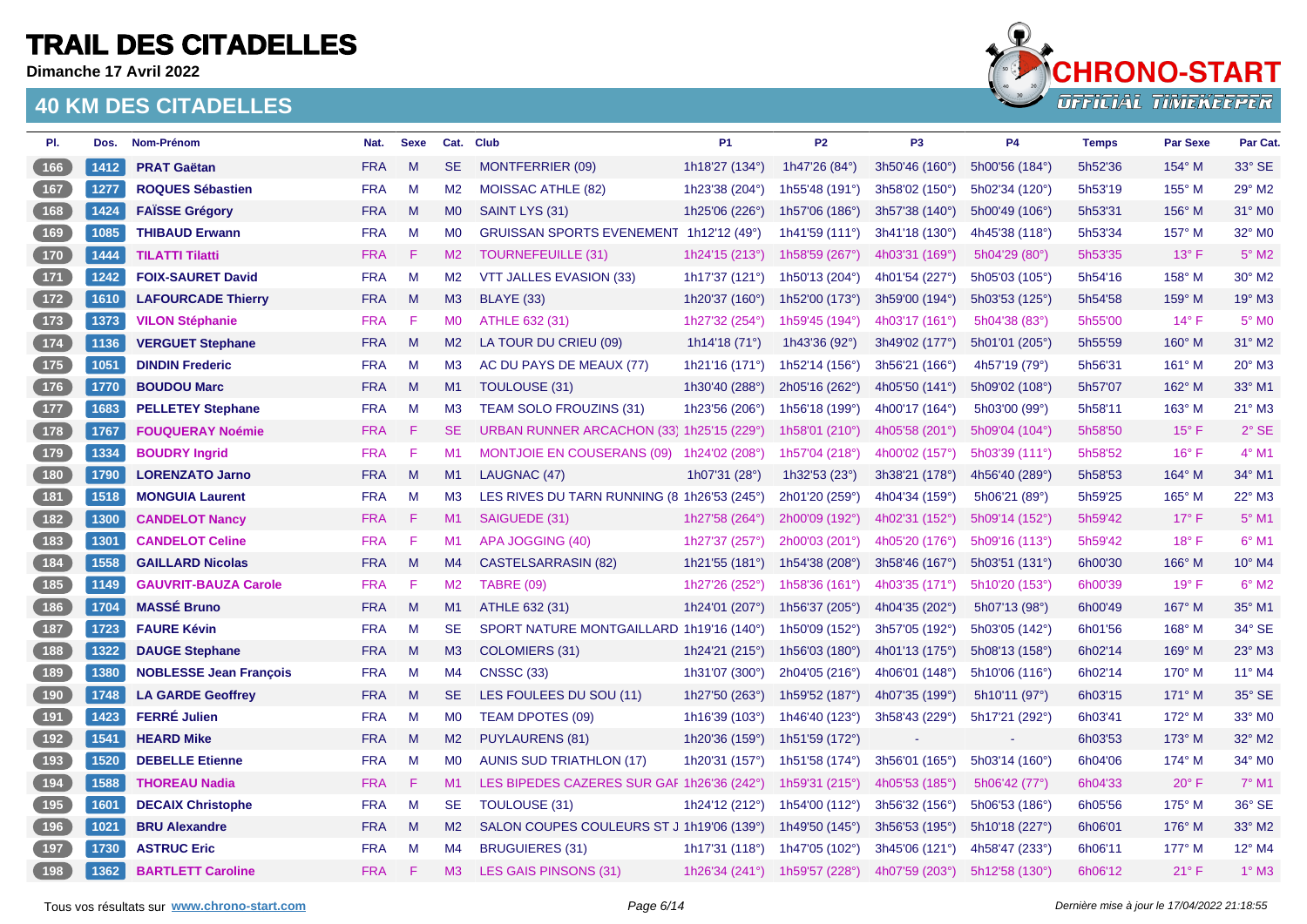**Dimanche 17 Avril 2022**



| PI.                | Dos. | Nom-Prénom                       | Nat.       | <b>Sexe</b>  |                | Cat. Club                                    | <b>P1</b>             | <b>P2</b>               | P <sub>3</sub>          | <b>P4</b>      | <b>Temps</b> | Par Sexe       | Par Cat.            |
|--------------------|------|----------------------------------|------------|--------------|----------------|----------------------------------------------|-----------------------|-------------------------|-------------------------|----------------|--------------|----------------|---------------------|
| 199                | 1003 | <b>TROUVÉ Serge</b>              | <b>FRA</b> | M            | M4             | FAN DE TRAIL (09)                            | 1h21'47 (178°)        | 1h52'31 $(144^{\circ})$ | 3h59'26 (190°)          | 5h09'37 (185°) | 6h06'19      | $178^\circ$ M  | $13^{\circ}$ M4     |
| <b>200</b>         | 1660 | <b>CARAYOL Mathieu</b>           | <b>FRA</b> | M            | M <sub>2</sub> | TEAM TRAIL ROQUEFORT 09 (09) 1h19'20 (141°)  |                       | 1h49'54 (139°)          | 3h59'58 (212°)          | 5h17'07 (273°) | 6h06'37      | $179^\circ$ M  | 34° M2              |
| 201                | 1294 | <b>BERTOLINO Jimmy</b>           | <b>FRA</b> | M            | <b>MO</b>      | TOULOUSE (31)                                | 1h17'26 $(117°)$      | 1h48'22 $(155^{\circ})$ | 3h55'35 (198°)          | 5h05'07 (178°) | 6h07'45      | 180° M         | 35° MO              |
| 202                | 1757 | <b>LELAMER Chloé</b>             | <b>FRA</b> | F            | <b>SE</b>      | <b>MONTAUBAN (82)</b>                        | 1h28'27 (267°)        | 2h01'30 (219°)          | 4h12'48 (224°)          | 5h17'46 (129°) | 6h08'28      | $22^{\circ}$ F | 3° SE               |
| $203$              | 1686 | <b>BELLICAUD Antoine</b>         | <b>FRA</b> | M            | M <sub>3</sub> | AMBARES ET LAGRAVE (33)                      | 1h23'27 (203°)        | 2h00'36 (323°)          | 4h13'15 (232°)          | 5h15'47 (96°)  | 6h11'10      | 181° M         | 24° M3              |
| $\boxed{204}$      | 1010 | <b>VANDENWEGHE Audrey</b>        | <b>FRA</b> | F            | M <sub>2</sub> | <b>UAG RUNNING GAILLAC (81)</b>              | 1h25'13 (228°)        | 2h02'19 (320°)          | 4h12'11 (209°)          | 5h21'57 (180°) | 6h11'17      | 23° F          | $7^\circ$ M2        |
| 205                | 1240 | <b>CALVET Pierre</b>             | <b>FRA</b> | $M_{\odot}$  | M4             | <b>SATUC (31)</b>                            | 1h26'29 (239°)        | 1h59'54 (229°)          | 4h06'45 (189°)          | 5h13'39 (156°) | 6h12'03      | 182° M         | 14° M4              |
| 206                | 1687 | <b>KIFFEL Christophe</b>         | <b>FRA</b> | M            | M <sub>2</sub> | <b>CARIGNAN DE BORDEAUX (33)</b>             | 1h22'00 (183°)        | 1h53'49 (182°)          | 3h58'54 (174°)          | 5h07'42 (171°) | 6h12'46      | 183° M         | 35° M2              |
| 207                | 1064 | <b>GINIERES Jonathan</b>         | <b>FRA</b> | $\mathsf{M}$ | MO             | <b>SAINT LAURENT MEDOC (33)</b>              | 1h27'15 (250°)        | 2h01'51 (261°)          | 4h14'38 (234°)          | 5h22'07 (163°) | 6h13'15      | 184° M         | 36° M0              |
| 208                | 1180 | <b>BUSCAIL Gilles</b>            | <b>FRA</b> | M            | M2             | LE VERNET (31)                               | 1h24'50 (221°)        | 1h59'37 (268°)          | 4h15'46 (252°)          | 5h21'59 (145°) | 6h13'16      | 185° M         | 36° M2              |
| 209                | 1677 | <b>ISSARD Chloé</b>              | <b>FRA</b> | F            | <b>SE</b>      | CAMPHIN (59)                                 | 1h29'44 (280°)        | 2h03'35 (244°)          | 4h14'46 (223°)          | 5h16'31 (88°)  | 6h14'42      | $24^{\circ}$ F | $4^\circ$ SE        |
| $210$              | 1640 | <b>PALASSIN MANCON Angelique</b> | <b>FRA</b> | F            | M <sub>2</sub> | <b>MONT DE MARSAN (40)</b>                   | 1h26'56 (246°)        | 2h02'36 (282°)          | 4h14'49 (231°)          | 5h25'28 (189°) | 6h15'01      | $25^{\circ}$ F | 8° M2               |
| $211$              | 1375 | <b>LE MEDEC Cedric</b>           | <b>FRA</b> | M            | M2             | CAP MONTAS (31)                              | 1h24'56 (222°)        | 1h57'47 (212°)          | 4h04'01 (183°)          | 5h14'08 (181°) | 6h15'01      | 186° M         | 37° M2              |
| 212                | 1239 | <b>BRUNET Jordan</b>             | <b>FRA</b> | M            | M1             | <b>MONTARDON D'ACHILLE (64)</b>              | 1h20'34 (158°)        | 1h51'20 (147°)          | 4h00'13 (207°)          | 5h13'52 (232°) | 6h15'04      | 187° M         | 36° M1              |
| $213$              | 1796 | <b>VERDEYME Nicolas</b>          | <b>FRA</b> | M            | M2             | <b>TOAC TRIATHLON (31)</b>                   | 1h17'38 (122°)        | 1h47'54 (131°)          | 4h02'12 (242°)          | 5h15'32 (226°) | 6h15'05      | 188° M         | 38° M2              |
| $214$              | 1341 | <b>CAMALET Magali</b>            | <b>FRA</b> | F            | M1             | S/L ATHLE BRENS GAILLAC (81)                 | 1h27'43 (260°)        | 2h01'29 (241°)          | 4h12'29 (222°)          | 5h21'32 (174°) | 6h15'06      | $26^{\circ}$ F | 8° M1               |
| $\left(215\right)$ | 1387 | <b>DEGUIL Josselin</b>           | <b>FRA</b> | M            | M1             | <b>CNSSC (33)</b>                            | 1h36'17 (361°)        | 2h10'15 (247°)          | 4h19'59 (208°)          | 5h23'20 (109°) | 6h15'33      | 189° M         | 37° M1              |
| 216                | 1344 | <b>GARDES Roland</b>             | <b>FRA</b> | M            | M4             | CASTELNAUDARY TRIATHLON CI 1h21'06 (165°)    |                       | 1h53'52 (209°)          | 4h03'47 $(211^{\circ})$ | 5h20'31 (267°) | 6h15'56      | 190° M         | 15° M4              |
| $217$              | 1050 | <b>GENDRON Fabienne</b>          | <b>FRA</b> | F            | M <sub>3</sub> | ENTENTE POITIERS ATHLE 86 (86 1h29'36 (276°) |                       | 2h05'09 (278°)          | 4h18'05 (235°)          | 5h23'01 (126°) | 6h16'23      | $27^\circ$ F   | $2°$ M3             |
| $218$              | 1011 | <b>DECON Laurent</b>             | <b>FRA</b> | M            | M2             | MOISSAC (82)                                 | 1h19'56 (150°)        | 1h51'17 (170°)          | 4h02'00 (218°)          | 5h17'33 (256°) | 6h16'25      | 191° M         | 39° M2              |
| 219                | 1787 | <b>BILHERAN Jean Marc</b>        | <b>FRA</b> | M            | M <sub>2</sub> | <b>HOUBLON CORP. (66)</b>                    | 1h30'47 (291°)        | 2h04'02 (224°)          | 4h13'55 (210°)          | 5h22'16(165°)  | 6h17'09      | 192° M         | 40° M2              |
| $\boxed{220}$      | 1183 | <b>VERGNENEGRE Olivier</b>       | <b>FRA</b> | M            | M1             | LIMOGES (87)                                 | 1h27'33 (255°)        | 2h00'53 (226°)          | 4h11'52 (221°)          | 5h29'29 (278°) | 6h17'50      | 193° M         | 38° M1              |
| 221                | 1527 | <b>BERTAU Anthony</b>            | <b>FRA</b> | $M_{\odot}$  | M1             | SALLES (47)                                  | 1h17'56 $(126^\circ)$ | 1h49'52 (184°)          | 3h57'36 (200°)          | 5h10'01 (217°) | 6h18'25      | 194° M         | 39° M1              |
| 222                | 1701 | <b>LAURENT Benjamin</b>          | <b>FRA</b> | M            | M <sub>2</sub> | LA SALVETAT SAINT GILLES (31)                | 1h16'56 (109°)        | 1h50'40 (239°)          | 4h10'37 (274°)          | 5h21'50 (198°) | 6h18'27      | 195° M         | 41° M2              |
| $223$              | 1297 | <b>MENQUET Simon</b>             | <b>FRA</b> | M            | M1             | LEVIGNAC (31)                                | 1h27'35 (256°)        | 2h00'37 (217°)          | 4h14'42 (240°)          | 5h20'57 (146°) | 6h18'33      | 196° M         | 40° M1              |
| $224$              | 1553 | <b>RESCOUSSIER Franck</b>        | <b>FRA</b> | M            | M <sub>3</sub> | 140(31)                                      | 1h28'48 (273°)        | 2h04'40 (290°)          | 4h20'24 (249°)          | 5h26'23 (140°) | 6h18'37      | 197° M         | 25° M3              |
| $225$              | 1624 | <b>REBULLIDA Ghislaine</b>       | <b>FRA</b> | F            | M3             | TRAIL 140 MONTBERON (31)                     | 1h28'50 (274°)        | 2h04'39 (288°)          | 4h20'22 (248°)          | 5h26'21 (141°) | 6h18'38      | 28°F           | $3°$ M <sub>3</sub> |
| 226                | 1480 | <b>JEANTOY David</b>             | <b>FRA</b> | M            | <b>MO</b>      | <b>PAU (64)</b>                              | 1h22'31 (193°)        | 2h03'36 (394°)          | 4h09'36 (182°)          | 5h23'14 (231°) | 6h19'02      | 198° M         | 37° M0              |
| 227                | 1582 | <b>CONDAMINAS Arnaud</b>         | <b>FRA</b> | M            | M <sub>0</sub> | <b>BOURG SAINT BERNARD (31)</b>              | 1h30'42 (289°)        | 2h04'55 (255°)          | 4h20'29 (247°)          | 5h26'25 (139°) | 6h19'02      | 199° M         | 38° M0              |
| $228$              | 1107 | <b>BAZERQUE Mathieu</b>          | <b>FRA</b> | M            | M <sub>0</sub> | NOISY-LE-GRAND (31)                          | 1h19'40 (144°)        | 1h53'26 (240°)          | 4h03'41 (213°)          | 5h20'41 (271°) | 6h19'20      | 200° M         | 39° M0              |
| 229                | 1310 | <b>CORFMAT Philippe</b>          | <b>FRA</b> | M            | M <sub>5</sub> | CA BALMA (31)                                | 1h30'36 (287°)        | 2h09'29 (359°)          | 4h26'40 (261°)          | 5h31'53 (133°) | 6h19'28      | 201° M         | $3°$ M <sub>5</sub> |
| 230                | 1515 | <b>ENGEL Thomas</b>              | <b>FRA</b> | M            | M <sub>2</sub> | AUSSONNE (31)                                | 1h20'01 (152°)        | 1h51'50 (181°)          | 4h09'47 (265°)          | 5h25'18 (255°) | 6h19'46      | 202° M         | 42° M2              |
| $\boxed{231}$      | 1329 | <b>MONNEREAU Guy</b>             | <b>FRA</b> | M            | M <sub>5</sub> | <b>LAROQUE D'OLMES (09)</b>                  | 1h17'05 $(113°)$      | 1h48'18 (163°)          | 4h06'03 $(263^{\circ})$ | 5h18'58 (222°) | 6h20'35      | 203° M         | $4°$ M <sub>5</sub> |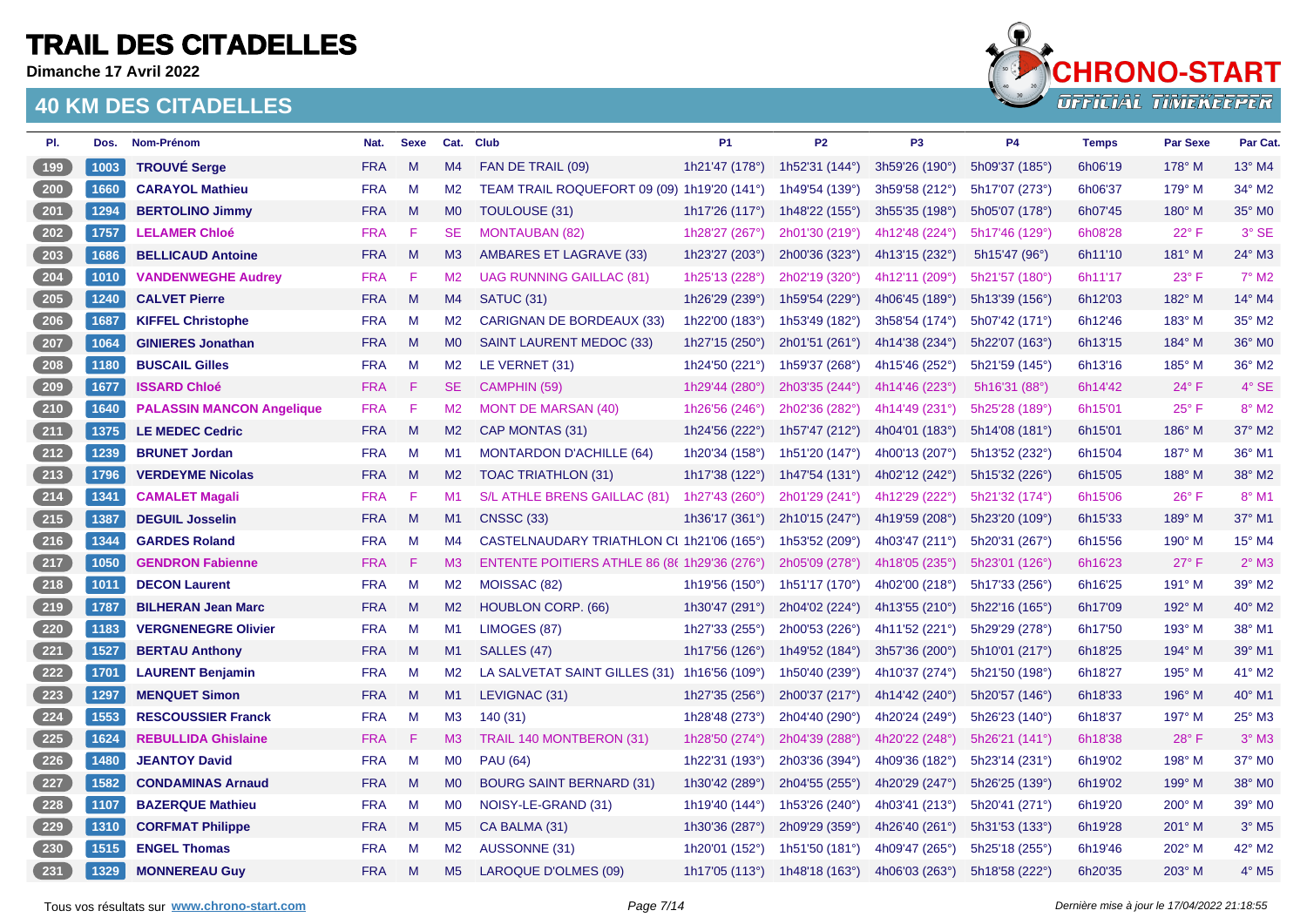**Dimanche 17 Avril 2022**



| PI. | Dos. | Nom-Prénom                   | Nat.       | <b>Sexe</b>  |                | Cat. Club                                  | <b>P1</b>               | <b>P2</b>                 | P <sub>3</sub>   | <b>P4</b>      | <b>Temps</b> | <b>Par Sexe</b> | Par Cat.            |
|-----|------|------------------------------|------------|--------------|----------------|--------------------------------------------|-------------------------|---------------------------|------------------|----------------|--------------|-----------------|---------------------|
| 232 | 1621 | <b>FERAUD Olivier</b>        | <b>FRA</b> | M            | M4             | CASTELNAUDARY TRIATHLON CI 1h21'42 (176°)  |                         | 1h53'53 (193°)            | 4h05'55 (228°)   | 5h22'31 (266°) | 6h20'43      | 204° M          | 16° M4              |
| 233 | 1046 | <b>CAFFIN Stéphane</b>       | <b>FRA</b> | M            | M1             | <b>MONTAIGUT SUR SAVE (31)</b>             | 1h27'23 (251°)          | 2h00'35 (223°)            | 4h11'21 (219°)   | 5h22'09 (193°) | 6h21'02      | $205^\circ$ M   | 41° M1              |
| 234 | 1224 | <b>SERNIGUET Claire</b>      | <b>FRA</b> | F            | M2             | CASTELMAUROU (31)                          | 1h33'22 (320°)          | 2h08'00 (263°)            | 4h23'18 $(246°)$ | 5h26'49 (110°) | 6h21'31      | $29^\circ$ F    | $9°$ M <sub>2</sub> |
| 235 | 1328 | <b>LACOSTE Mallaury</b>      | <b>FRA</b> | F            | <b>SE</b>      | <b>SPIRIDON PAYS D'OLMES (09)</b>          | 1h26'50 (244°)          | 2h04'20 (327°)            | 4h21'28 (260°)   | 5h28'01 (150°) | 6h22'15      | $30^\circ$ F    | 5° SE               |
| 236 | 1281 | <b>TRATTENERO Gregory</b>    | <b>FRA</b> | $\mathsf{M}$ | M <sub>2</sub> | <b>TRAIL DES SOURCES (82)</b>              | 1h28'39 (269°)          | 2h05'23 (310°)            | 4h21'52 (255°)   | 5h28'25 (149°) | 6h23'32      | 206° M          | 43° M2              |
| 237 | 1433 | <b>SERMET Guillaume</b>      | <b>FRA</b> | M            | <b>SE</b>      | RAMONVILLE SAINT-AGNE (31)                 | 1h17'01 $(111°)$        | 1h47'46 (146°)            | 4h02'28 (244°)   | 5h19'33 (272°) | 6h24'21      | $207^\circ$ M   | 37° SE              |
| 238 | 1034 | <b>GILLES Matthieu</b>       | <b>FRA</b> | M            | M1             | SAINT JEAN (31)                            | 1h22'14 (187°)          | 1h56'12 $(246°)$          | 4h15'32 (270°)   | 5h28'05 (218°) | 6h24'25      | $208^\circ$ M   | 42° M1              |
| 239 | 1080 | <b>ESCALÉ Pierre</b>         | <b>FRA</b> | M            | <b>MO</b>      | <b>MONTARDON (64)</b>                      | 1h21'07 (166°)          | 1h52'05 (157 $^{\circ}$ ) | 3h58'03(181°)    | 5h14'11 (264°) | 6h24'34      | 209° M          | 40° M0              |
| 240 | 1210 | <b>GARCIA Richard</b>        | <b>FRA</b> | $\mathsf{M}$ | M <sub>2</sub> | LA TOUR DU CRIEU (09)                      | 1h21'04 (164°)          | 1h51'54 (150°)            | 4h20'08 (318°)   | 5h32'20 (209°) | 6h25'31      | $210^{\circ}$ M | 44° M2              |
| 241 | 1489 | <b>HAVEZ Sébastien</b>       | <b>FRA</b> | M            | M1             | COLOMIERS (31)                             | 1h31'00 (297°)          | 2h02'03 (160°)            | 4h12'34 (217°)   | 5h24'15 (202°) | 6h25'35      | $211^\circ$ M   | 43° M1              |
| 242 | 1022 | <b>MORENO Thibaut</b>        | <b>FRA</b> | M            | <b>SE</b>      | <b>SPIRIDON AURILLAC (15)</b>              | 1h22'05 (184°)          | 1h57'01 (270°)            | 4h07'27 (215°)   | 5h21'43 (238°) | 6h26'08      | $212^{\circ}$ M | 38° SE              |
| 243 | 1078 | <b>SAVES David</b>           | <b>FRA</b> | M            | <b>SE</b>      | <b>SPIRIDON AURILLAC (15)</b>              | 1h21'57 (182°)          | 1h57'03 (273°)            | 4h07'25 (214°)   | 5h21'01 (230°) | 6h26'10      | $213^\circ$ M   | 39° SE              |
| 244 | 1333 | <b>ARTAUD Jérôme</b>         | <b>FRA</b> | $\mathsf{M}$ | M <sub>2</sub> | MERCENAC (09)                              | 1h21'23 (173°)          | 1h51'19 (117°)            | 4h00'05 (205°)   | 5h23'04 (325°) | 6h26'12      | $214^\circ$ M   | 45° M2              |
| 245 | 1411 | <b>CAPEL Anthony</b>         | <b>FRA</b> | M            | M <sub>2</sub> | ATHLETISME 632 (31)                        | 1h24'27 (218°)          | 1h58'06 (236°)            | 4h09'00 (220°)   | 5h17'30 (166°) | 6h26'15      | $215^\circ$ M   | 46° M2              |
| 246 | 1599 | <b>LAUWERS Vanessa</b>       | <b>FRA</b> | F            | M2             | SATUC (31)                                 | 1h31'02 (298°)          | 2h08'45 (331°)            | 4h25'46 (258°)   | 5h31'56 (144°) | 6h26'21      | $31°$ F         | 10° M2              |
| 247 | 1587 | <b>BOCHER Franck</b>         | <b>FRA</b> | M            | M <sub>3</sub> | PAMIERS (09)                               | 1h24'08 (210°)          | 1h56'16 (190°)            | 4h13'04 (256°)   | 5h24'53 (203°) | 6h26'22      | $216^\circ$ M   | 26° M3              |
| 248 | 1068 | <b>STILLER Ludwig</b>        | <b>FRA</b> | M            | M1             | <b>ASA AUREILHAN (40)</b>                  | 1h38'14 (382°)          | 2h14'38 (303°)            | 4h26'13 (226°)   | 5h31'48 (136°) | 6h26'26      | $217^\circ$ M   | 44° M1              |
| 249 | 1583 | <b>BERTIN Sandrine</b>       | <b>FRA</b> | -F           | M <sub>2</sub> | CLUB ASA ET COURANT NATURE 1h37'54 (377°)  |                         | 2h15'01(321°)             | 4h27'14 (230°)   | 5h31'50 (121°) | 6h27'17      | 32° F           | 11° M2              |
| 250 | 1647 | <b>SOLER Alexandre</b>       | <b>FRA</b> | $\mathsf{M}$ | M <sub>0</sub> | TOULOUSE (31)                              | 1h25'22 (230°)          | 2h00'32 (274°)            | 4h12'03 (225°)   | 5h22'11 (183°) | 6h27'23      | 218° M          | 41° MO              |
| 251 | 1661 | <b>ILHAT Pascal</b>          | <b>FRA</b> | M            | M <sub>3</sub> | LES FOULEES DU KERCORB (11) 1h30'25 (284°) |                         | 2h03'53 (231°)            | 4h20'50 (257°)   | 5h31'33 (192°) | 6h27'31      | 219° M          | 27° M3              |
| 252 | 1186 | <b>GALY Christophe</b>       | <b>FRA</b> | M            | M1             | <b>MONTREUIL SUR EPTE (95)</b>             | 1h26'18 (236°)          | 1h59'35 (225°)            | 4h15'50 (254°)   | 5h29'49 (235°) | 6h27'40      | $220^\circ$ M   | 45° M1              |
| 253 | 1639 | <b>PALASSIN Romuald</b>      | <b>FRA</b> | M            | M <sub>2</sub> | MONT DE MARSAN (40)                        | 1h26'58 (247°)          | 2h02'38 (281°)            | 4h18'41 (251°)   | 5h31'02 (213°) | 6h28'46      | 221° M          | 47° M2              |
| 254 | 1596 | <b>BOUINOT Patrick Eric</b>  | <b>FRA</b> | $\mathsf{M}$ | M4             | SERIAL AZIMUT SAINTONGEAIS (1h24'47 (220°) |                         | 1h58'18 (233°)            | 4h22'23 (293°)   | 5h35'26 (225°) | 6h29'20      | 222° M          | $17^\circ$ M4       |
| 255 | 1788 | <b>TISSIER Sylvain</b>       | <b>FRA</b> | M            | M <sub>3</sub> | AC AUTERIVE (31)                           | 1h25'05 (225°)          | 1h58'38 (234°)            | 4h05'17 (187°)   | 5h16'48 (201°) | 6h29'22      | $223^\circ$ M   | 28° M3              |
| 256 | 1355 | <b>CAVARROC Jacques</b>      | <b>FRA</b> | M            | M <sub>2</sub> | LES MALVOYANTS EN CANNE (31 1h31'49 (309°) |                         | 2h04'37 (211°)            | 4h18'08 (238°)   | 5h30'53 (221°) | 6h30'05      | $224^\circ$ M   | 48° M2              |
| 257 | 1772 | <b>PICARONIE Jerome</b>      | <b>FRA</b> | M            | M3             | <b>UAG RUNNING (81)</b>                    | 1h30'31 (285°)          | 2h06'14 (285°)            | 4h25'41 (271°)   | 5h34'28 (170°) | 6h30'35      | 225° M          | 29° M3              |
| 258 | 1574 | <b>GALISSIER Sebastien</b>   | <b>FRA</b> | M            | M <sub>2</sub> | RIVES DU TARN RUNNING (81)                 | 1h30'34 (286°)          | 2h06'12 (280°)            | 4h25'49 (272°)   | 5h34'33 (169°) | 6h30'36      | 226° M          | 49° M2              |
| 259 | 1694 | <b>TARRADE Stephane</b>      | <b>FRA</b> | M            | M4             | AMBARES (33)                               | 1h26'45 (243°)          | 2h01'43 (272°)            | 4h23'16 (285°)   | 5h32'33 (175°) | 6h32'57      | 227° M          | 18° M4              |
| 260 | 1552 | <b>BERNARD Vivian</b>        | <b>FRA</b> | M            | M2             | CORRONSAC (31)                             | 1h31'53 $(310^{\circ})$ | 2h06'44 (269°)            | 4h20'47 (239°)   | 5h30'05 (177°) | 6h33'51      | $228^\circ$ M   | 50° M2              |
| 261 | 1227 | <b>COUVERT Vincent</b>       | <b>FRA</b> | M            | M1             | <b>CENTRE MEDOC ATHLE (33)</b>             | 1h34'30 (349°)          | 2h09'42 (275°)            | 4h23'13 (237°)   | 5h30'44 (164°) | 6h34'12      | 229° M          | 46° M1              |
| 262 | 1274 | <b>DUROUSSEAU Christophe</b> | <b>FRA</b> | M            | M <sub>0</sub> | LAMARQUES (33)                             | 1h33'51 (332°)          | 2h09'43 (289°)            | 4h24'36 (245°)   | 5h31'06 (148°) | 6h34'13      | $230^\circ$ M   | 42° M0              |
| 263 | 1016 | <b>PECHEU Sébastien</b>      | <b>FRA</b> | M            | M <sub>2</sub> | CA BALMA (31)                              | 1h27'02 (248°)          | 2h01'27 (258°)            | 4h15'39 (241°)   | 5h33'02 (275°) | 6h34'18      | $231^\circ$ M   | 51° M2              |
| 264 | 1523 | <b>PUECH Jérôme</b>          | <b>FRA</b> | M            | M <sub>2</sub> | <b>RAMONVILLE SAINT AGNE (31)</b>          | 1h29'46 (281°)          | 2h03'34 (242°)            | 4h22'12 (266°)   | 5h34'36 (215°) | 6h34'46      | 232° M          | 52° M2              |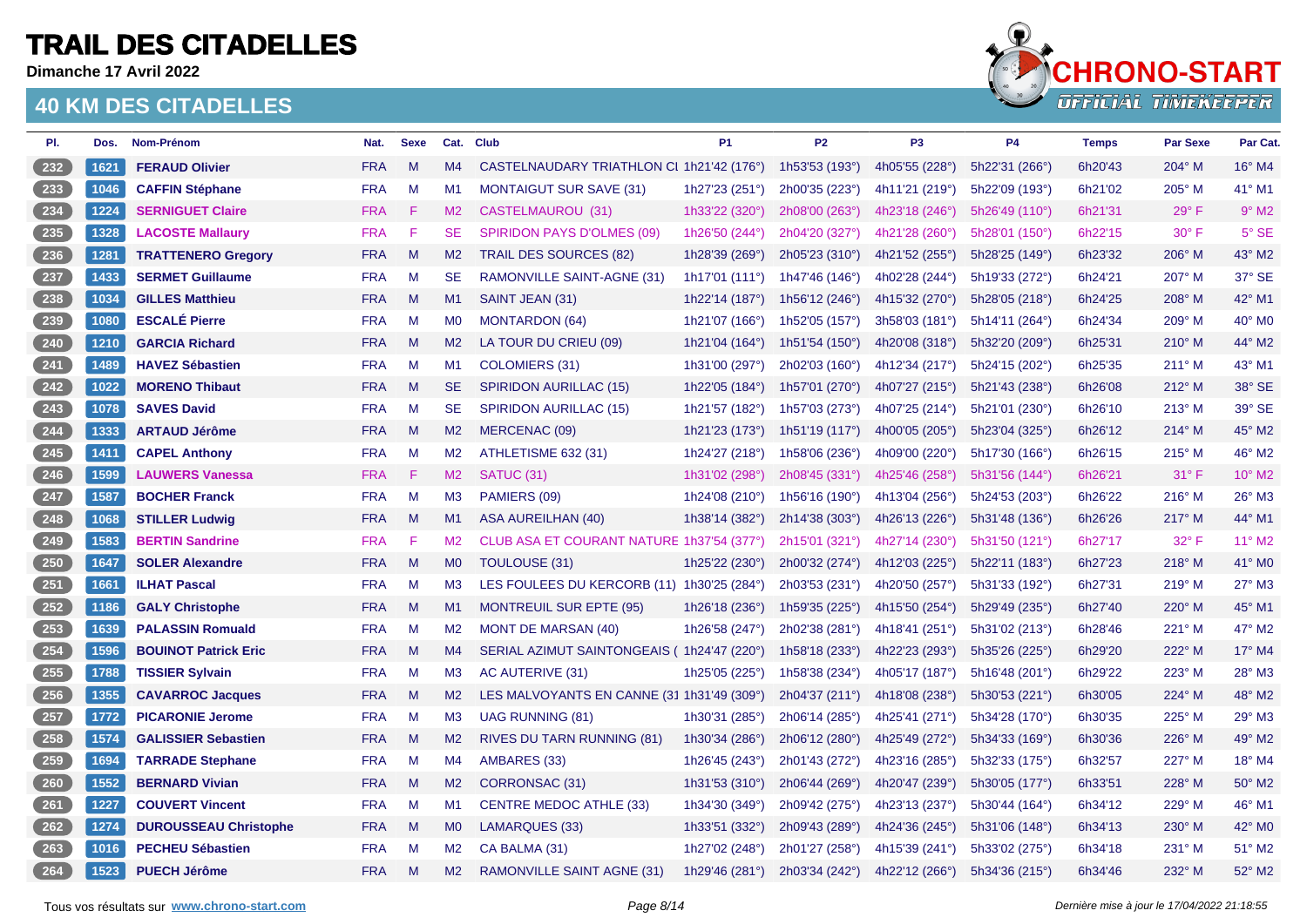**Dimanche 17 Avril 2022**



| PI.   | Dos. | Nom-Prénom                   | Nat.       | <b>Sexe</b> |                | Cat. Club                                  | P <sub>1</sub>          | P <sub>2</sub> | P <sub>3</sub> | <b>P4</b>      | <b>Temps</b> | <b>Par Sexe</b> | Par Cat.                 |
|-------|------|------------------------------|------------|-------------|----------------|--------------------------------------------|-------------------------|----------------|----------------|----------------|--------------|-----------------|--------------------------|
| 265   | 1678 | <b>DEMANGEOT François</b>    | <b>FRA</b> | M           | M3             | CASTELNAUDARY (11)                         | 1h25'25 (231°)          | 1h59'48 (257°) | 4h20'34 (281°) | 5h31'36 (196°) | 6h34'52      | 233° M          | 30° M3                   |
| 266   | 1646 | <b>DUFEU Regis</b>           | <b>FRA</b> | M           | M <sub>2</sub> | <b>VERNETTRAIL09 (09)</b>                  | 1h28'21 (266°)          | 2h00'51 (203°) | 4h21'20 (277°) | 5h35'43 (239°) | 6h36'05      | 234° M          | 53° M2                   |
| $267$ | 1187 | <b>RUEFF Laurent</b>         | <b>FRA</b> | M           | M <sub>3</sub> | <b>TRAIL DU MOURTIS (31)</b>               | 1h31'23 (307°)          | 2h07'00 (279°) | 4h27'30 (278°) | 5h39'38 (208°) | 6h37'37      | 235° M          | 31° M3                   |
| 268   | 1354 | <b>KWASNIK Marine</b>        | <b>FRA</b> | F           | <b>SE</b>      | <b>TOULOUSE (31)</b>                       | 1h31'11 (302°)          | 2h09'12 (335°) | 4h27'55 (267°) | 5h49'09 (316°) | 6h37'43      | $33^\circ$ F    | 6° SE                    |
| 269   | 1150 | <b>VACHELARD Marie</b>       | <b>FRA</b> | F           | <b>SE</b>      | CASTANET-TOLOSAN (31)                      | 1h31'10 (301°)          | 2h09'11 (334°) | 4h27'58 (268°) | 5h49'10 (315°) | 6h37'44      | $34^\circ$ F    | 7° SE                    |
| 270   | 1732 | <b>GALESI Yolaine</b>        | <b>FRA</b> | F           | M1             | CAP09 (09)                                 | 1h22'28 (192°)          | 1h59'28 (317°) | 4h23'40 (294°) | 5h35'47 (207°) | 6h38'45      | 35° F           | $9°$ M1                  |
| $271$ | 1319 | <b>BLANCHARD Olivier</b>     | <b>FRA</b> | M           | M3             | SATUC (31)                                 | 1h26'32 (240°)          | 2h01'16 (266°) | 4h22'55 (287°) | 5h40'06 (274°) | 6h39'40      | 236° M          | 32° M3                   |
| 272   | 1222 | <b>DELPECH Claude</b>        | <b>FRA</b> | M           | M <sub>2</sub> | PIEUSSE (11)                               | 1h34'25 (346°)          | 2h11'09 (309°) | 4h31'19 (275°) | 5h38'43 (162°) | 6h39'54      | 237° M          | 54° M2                   |
| $273$ | 1273 | <b>SCHIRMANN Eric</b>        | <b>FRA</b> | M           | M4             | LES PIEDS LURONS (31)                      | 1h30'58 (296°)          | 2h09'18 (346°) | 4h28'14 (269°) | 5h36'53 (168°) | 6h40'14      | 238° M          | 19° M4                   |
| $274$ | 1783 | <b>BATALLA Franck</b>        | <b>FRA</b> | M           | M <sub>2</sub> | LEGUEVIN (31)                              | 1h22'26 (191°)          | 1h56'46 (256°) | 4h23'07 (308°) | 5h38'45 (259°) | 6h40'29      | 239° M          | 55° M2                   |
| $275$ | 1039 | <b>MOUTARDE Estelle</b>      | <b>FRA</b> | F           | M1             | ATHLETIC CLUB ANGERIEN (17)                | 1h27'29 (253°)          | 2h05'21 (333°) | 4h26'52 (284°) | 5h42'18 (251°) | 6h40'40      | $36^\circ$ F    | 10° M1                   |
| 276   | 1270 | <b>SERVAIS Emmanuel</b>      | <b>FRA</b> | M           | M <sub>3</sub> | BORDEAUX (33)                              | 1h29'40 (278°)          | 2h05'48 (299°) | 4h27'53 (288°) | 5h38'01 (182°) | 6h40'54      | 240° M          | 33° M3                   |
| $277$ | 1728 | <b>DEMONGEOT Thierry</b>     | <b>FRA</b> | M           | M3             | LEOGNAN (33)                               | 1h23'40 (205°)          | 1h59'20 (283°) | 4h20'02 (280°) | 5h34'56 (244°) | 6h41'10      | 241° M          | 34° M3                   |
| 278   | 1758 | <b>RAYNAL Thierry</b>        | <b>FRA</b> | M           | M <sub>2</sub> | <b>UAG RUNNING (81)</b>                    | 1h27'41 (259°)          | 2h03'10 (276°) | 4h26'48 (292°) | 5h37'11 (187°) | 6h41'11      | 242° M          | 56° M2                   |
| 279   | 1001 | <b>NAUDÉ Nicolas</b>         | <b>FRA</b> | M           | M2             | <b>BPBO31 (31)</b>                         | 1h35'39 (353°)          | 2h11'39 (295°) | 4h37'27 (302°) | 5h48'10 (191°) | 6h41'13      | 243° M          | 57° M2                   |
| 280   | 1645 | <b>BARON Maïwen</b>          | <b>FRA</b> | F           | <b>SE</b>      | <b>TOULOUSE (31)</b>                       | 1h25'27 (232°)          | 2h00'06 (264°) | 4h15'53 (250°) | 5h37'15 (318°) | 6h41'21      | $37^\circ$ F    | 8° SE                    |
| 281   | 1218 | <b>SAPORTE Teddy</b>         | <b>FRA</b> | M           | M1             | <b>AUZEVILLE TOULOUSANE (31)</b>           | 1h31'20 (306°)          | 2h07'01 (284°) | 4h23'11 (253°) | 5h38'41 (254°) | 6h41'28      | 244° M          | 47° M1                   |
| 282   | 1127 | <b>MARCEL Sébastien</b>      | <b>FRA</b> | M           | M1             | BEAUZELLE (31)                             | 1h29'17 (275°)          | 2h03'29 (254°) | 4h24'47 (283°) | 5h41'35 (269°) | 6h43'52      | 245° M          | 48° M1                   |
| $283$ | 1414 | <b>HOLLET Karine</b>         | <b>FRA</b> | F           | M1             | SATUC (31)                                 | 1h33'16 (317°)          | 2h12'33 (371°) | 4h38'43 (306°) | 5h47'33 (172°) | 6h44'04      | 38° F           | 11° M1                   |
| 284   | 1105 | <b>BARAIS Raynald</b>        | <b>SUI</b> | M           | M2             | <b>SUISSE</b>                              | 1h38'31 (388°)          | 2h17'30 (364°) | 4h40'15 (290°) | 5h50'00 (179°) | 6h45'27      | 246° M          | 58° M2                   |
| $285$ | 1104 | <b>ROUITS Elisabeth</b>      | <b>SUI</b> | F           | M2             | TRI TEAM PULLY (SUISSE)                    | 1h38'19 (384°)          | 2h17'28 (368°) | 4h42'40 (299°) | 5h49'59 (161°) | 6h45'31      | 39° F           | 12° M2                   |
| 286   | 1374 | <b>BECHU Manon</b>           | <b>FRA</b> | F           | M <sub>0</sub> | PIBRAC (31)                                | 1h36'26 (363°)          | 2h13'26 (316°) | 4h38'27 (298°) | 5h47'00 (167°) | 6h45'54      | $40^{\circ}$ F  | $6^\circ$ MO             |
| 287   | 1397 | <b>ALLETT David</b>          | <b>FRA</b> | M           | M <sub>5</sub> | <b>TABRE (09)</b>                          | 1h34'26 (347°)          | 2h12'36 (343°) | 4h30'07 (262°) | 5h47'37 (276°) | 6h47'38      | 247° M          | $5^\circ$ M <sub>5</sub> |
| 288   | 1363 | <b>AZUARA Jerome</b>         | <b>SVK</b> | M           | M <sub>2</sub> | TRNAVA TRAIL RUNNER (SLOVA) 1h30'55 (295°) |                         | 2h06'56 (297°) | 4h34'39 (316°) | 5h47'36 (224°) | 6h48'41      | 248° M          | 59° M2                   |
| 289   | 1435 | <b>DAVILA Sébastien</b>      | <b>FRA</b> | M           | M2             | <b>RUN AND BIKE RIONNAIS (40)</b>          | 1h32'10 $(311°)$        | 2h04'53 (207°) | 4h30'49 (303°) | 5h49'08 (288°) | 6h48'57      | 249° M          | 60° M2                   |
| 290   | 1628 | <b>PROSPERI Elodie</b>       | <b>FRA</b> | F           | <b>SE</b>      | <b>PARIS (75)</b>                          | 1h39'13 (397°)          | 2h17'52 (356°) | 4h38'07 (276°) | 5h50'31 (216°) | 6h49'19      | $41^{\circ}$ F  | $9°$ SE                  |
| 291   | 1434 | <b>NAËL Jeremy</b>           | <b>FRA</b> | M           | <b>SE</b>      | POITIERS (86)                              | 1h27'48 (262°)          | 2h00'17 (202°) | 4h27'25 (312°) | 5h46'23 (295°) | 6h51'18      | 250° M          | 40° SE                   |
| 292   | 1681 | <b>DUBOIS Morgan</b>         | <b>FRA</b> | M           | <b>SE</b>      | <b>CAMPHIN EN PEVELE (59)</b>              | 1h33'32 (325°)          | 2h05'11 (178°) | 4h30'36 (301°) | 5h45'42 (246°) | 6h51'22      | 251° M          | 41° SE                   |
| $293$ | 1648 | <b>PEREIRA Rose Marie</b>    | <b>FRA</b> | M           | M2             | <b>FOIX (09)</b>                           | 1h31'13 $(303^{\circ})$ | 2h11'17 (381°) | 4h47'20 (358°) | 5h52'43 (134°) | 6h51'29      | 252° M          | 61° M2                   |
| 294   | 1750 | <b>CERRONE Antony</b>        | <b>FRA</b> | M           | M <sub>0</sub> | SAINT ALBAN (31)                           | 1h33'48 (331°)          | 2h11'02 (324°) | 4h36'23 (300°) | 5h48'37 (210°) | 6h51'57      | 253° M          | 43° MO                   |
| 295   | 1600 | <b>ESCRIBE Jean-François</b> | <b>FRA</b> | M           | M4             | CA BALMA (31)                              | 1h36'33 (365°)          | 2h13'06 (306°) | 4h42'45 (327°) | 5h58'21 (258°) | 6h52'16      | 254° M          | 20° M4                   |
| 296   | 1044 | <b>CASTELLA David</b>        | <b>FRA</b> | M           | M <sub>2</sub> | BPBO 31 (31)                               | 1h29'38 (277°)          | 2h06'47 (322°) | 4h35'42 (322°) | 5h49'48 (236°) | 6h52'47      | 255° M          | 62° M2                   |
| $297$ | 1031 | <b>RAMIO Julien</b>          | <b>FRA</b> | M           | M1             | BPBO 31 (31)                               | 1h29'50 (283°)          | 2h07'57 (342°) | 4h36'15 (320°) | 5h49'46 (228°) | 6h52'47      | 256° M          | 49° M1                   |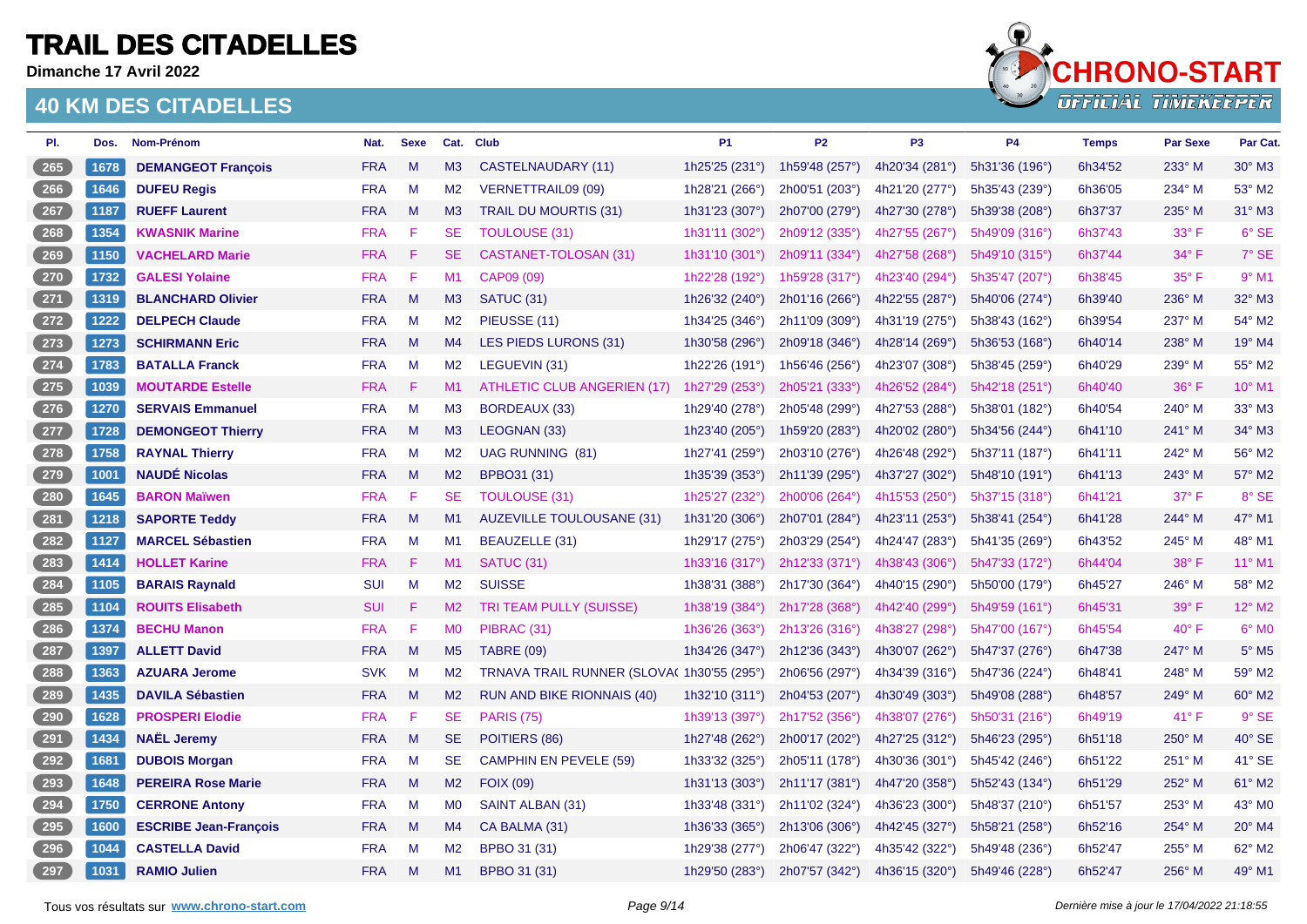**Dimanche 17 Avril 2022**

### **40 KM DES CITADELLES**



| PI.   | Dos. | Nom-Prénom                     | Nat.       | <b>Sexe</b> | Cat.           | <b>Club</b>                               | P <sub>1</sub>         | P <sub>2</sub>            | P <sub>3</sub> | <b>P4</b>      | <b>Temps</b> | Par Sexe       | Par Cat.                    |
|-------|------|--------------------------------|------------|-------------|----------------|-------------------------------------------|------------------------|---------------------------|----------------|----------------|--------------|----------------|-----------------------------|
| 298   | 1448 | <b>PUJOL Frédéric</b>          | <b>FRA</b> | M           | M1             | LAURAGAIS ATHLE CASTELNAUL 1h28'44 (271°) |                        | 2h03'27 (265°)            | 4h29'23 (304°) | 5h48'34 (296°) | 6h52'51      | 257° M         | 50° M1                      |
| 299   | 1170 | <b>DENAX Sophie</b>            | <b>FRA</b> | F           | M0             | <b>MARTRES TOLOSANE (31)</b>              | 1h33'40 (329°)         | 2h09'39 (294°)            | 4h37'41 (317°) | 5h48'40 (195°) | 6h52'56      | 42° F          | $7^\circ$ MO                |
| 300   | 1033 | <b>SPLENDIDO Vincent</b>       | <b>FRA</b> | M           | M2             | VERTOU (44)                               | 1h37'01 (370°)         | 2h13'29 (305°)            | 4h31'22 (264°) | 5h43'21 (204°) | 6h53'09      | 258° M         | 63° M2                      |
| 301   | 1317 | <b>MERIC Nicolas</b>           | <b>FRA</b> | M           | M1             | SALLES (33)                               | 1h29'42 (279°)         | 2h06'27 (311°)            | 4h38'17 (337°) | 5h53'58 (260°) | 6h53'15      | 259° M         | 51° M1                      |
| 302   | 1302 | <b>PONS Pascal</b>             | <b>FRA</b> | M           | M3             | <b>BEER AFTER TRAIL (31)</b>              | 1h23'22 (202°)         | 1h55'42 (198°)            | 4h16'16 (279°) | 5h49'56 (372°) | 6h53'15      | $260^\circ$ M  | 35° M3                      |
| 303   | 1675 | <b>BUGADA Marc</b>             | <b>FRA</b> | M           | M <sub>3</sub> | AIRBUS RUNNING (31)                       | 1h26'09 (234°)         | 2h11'08 (430°)            | 4h39'23 (319°) | 5h54'12 (242°) | 6h53'28      | 261° M         | 36° M3                      |
| 304   | 1722 | <b>CASTELAIN Mickael</b>       | <b>FRA</b> | M           | M1             | <b>MARQUEFAVE (31)</b>                    | 1h34'18 (343°)         | 2h12'42 (349°)            | 4h32'28 (273°) | 5h52'54 (308°) | 6h53'48      | 262° M         | 52° M1                      |
| 305   | 1460 | <b>MESTRIE Christophe</b>      | <b>FRA</b> | M           | M3             | <b>CONTINENTAL (31)</b>                   | 1h34'23 (345°)         | 2h12'44 (347°)            | 4h38'54 (307°) | 5h53'42 (241°) | 6h53'48      | 263° M         | 37° M3                      |
| 306   | 1769 | <b>ROPITAL Christine</b>       | <b>FRA</b> | F           | M2             | VAL 31 (31)                               | 1h30'44 (290°)         | 2h11'28 (390°)            | 4h39'08 (315°) | 5h55'33 (265°) | 6h53'51      | 43° F          | $13^{\circ}$ M <sub>2</sub> |
| 307   | 1760 | <b>DUNAND Eric</b>             | <b>FRA</b> | M           | M4             | TIS THALES (31)                           | 1h33'20 (319°)         | 2h09'13 (291°)            | 4h30'14 (282°) | 5h45'13 (245°) | 6h54'25      | 264° M         | 21° M4                      |
| 308   | 1658 | <b>ABDALLAH Fadaank</b>        | <b>FRA</b> | M           | M1             | CASTELGINEST (31)                         | 1h21'48 (179°)         | 1h51'27 (104 $^{\circ}$ ) | 4h01'55 (216°) | 5h39'12 (385°) | 6h55'04      | 265° M         | 53° M1                      |
| 309   | 1004 | <b>LAPASSET Benoit</b>         | <b>FRA</b> | M           | M <sub>3</sub> | COURIR DANS CHATELLERAULT 1h41'50 (412°)  |                        | 2h22'25 (385°)            | 4h44'38 (289°) | 5h53'56 (176°) | 6h55'07      | 266° M         | 38° M3                      |
| 310   | 1063 | <b>BACHELIER Jean Francois</b> | <b>FRA</b> | M           | M <sub>5</sub> | LANNES (47)                               | 1h31'18 $(305^\circ)$  | 2h08'49 (328°)            | 4h25'51 (259°) | 5h32'42 (154°) | 6h55'44      | 267° M         | $6^{\circ}$ M5              |
| 311   | 1153 | <b>LOUIT Christine</b>         | <b>FRA</b> | F           | M <sub>3</sub> | 1% EQUIPEE SAUVAGE (40)                   | 1h33'18 (318°)         | 2h11'04 (332°)            | 4h42'24 (334°) | 5h55'20 (223°) | 6h56'17      | 44° F          | $4^\circ$ M3                |
| 312   | 1160 | <b>VACHELARD Bruno</b>         | <b>FRA</b> | M           | M4             | CTC (11)                                  | 1h33'26 (322°)         | 2h09'20 (292°)            | 4h40'34 (333°) | 5h58'35 (286°) | 6h56'55      | 268° M         | 22° M4                      |
| $313$ | 1182 | <b>REOLID Manuel</b>           | <b>FRA</b> | M           | M4             | <b>LES TRAILERS MODELES (31)</b>          | 1h25'00 (223°)         | 1h58'40 (237°)            | 4h07'31 (206°) | 5h23'34 (262°) | 6h57'01      | 269° M         | 23° M4                      |
| 314   | 1209 | <b>LACOUTURE Jean Luc</b>      | <b>FRA</b> | M           | M1             | LES PIEDS LURONS (31)                     | 1h27'40 (258°)         | 2h00'47 (221°)            | 4h15'18 (243°) | 5h34'51 (299°) | 6h57'01      | 270° M         | 54° M1                      |
| 315   | 1232 | <b>BREUL Maeva</b>             | <b>FRA</b> | F           | <b>SE</b>      | ATHLE 632 (31)                            | 1h34'12 (340°)         | 2h14'14 (380°)            | 4h40'11 (305°) | 5h54'50 (240°) | 6h57'21      | $45^{\circ}$ F | $10^{\circ}$ SE             |
| 316   | 1118 | <b>SERIN Hélène</b>            | <b>FRA</b> | F           | SE.            | LERAN (09)                                | 1h35'51 (355°)         | 2h14'36 (357°)            | 4h47'23 (339°) | 6h01'22 (234°) | 6h59'03      | 46°F           | 11° SE                      |
| $317$ | 1676 | <b>LARRAZET Jean.paul</b>      | <b>FRA</b> | M           | M3             | HAGETMAU (40)                             | 1h29'48 (282°)         | 2h03'57 (253°)            | 4h30'39 (311°) | 5h49'31 (293°) | 6h59'03      | 271° M         | 39° M3                      |
| $318$ | 1331 | <b>FABRE Remy</b>              | <b>FRA</b> | M           | M1             | <b>TOULOUSE (31)</b>                      | 1h33'54 (333°)         | 2h09'40 (286°)            | 4h31'16 (286°) | 5h50'30 (297°) | 6h59'04      | 272° M         | 55° M1                      |
| $319$ | 1741 | <b>SOUFFLET Tatiana</b>        | <b>FRA</b> | F           | M <sub>2</sub> | CHIERRY J'Y COURS (02)                    | 1h36'22 (362°)         | 2h17'30 (396°)            | 4h51'02 (342°) | 6h01'42 (190°) | 6h59'09      | 47° F          | 14° M2                      |
| 320   | 1710 | <b>PELTIER Murielle</b>        | <b>FRA</b> | F           | M1             | PUILBOREAU (17)                           | 1h26'24 (238°)         | 2h05'19 (360°)            | 4h40'29 (349°) | 5h55'54 (250°) | 6h59'24      | 48°F           | 12° M1                      |
| 321   | 1709 | <b>PASTUREAU Antoine</b>       | <b>FRA</b> | M           | M <sub>0</sub> | PUILBOREAU (17)                           | 1h26'22 (237°)         | 2h05'20 (363°)            | 4h40'37 (350°) | 5h55'53 (248°) | 6h59'25      | 273° M         | 44° M0                      |
| 322   | 1503 | <b>TOURET Serge</b>            | <b>FRA</b> | M           | M <sub>5</sub> | ESG RUNNING 79 (79)                       | 1h33'24 (321°)         | 2h17'19 (425°)            | 4h46'47 (325°) | 5h59'07 (212°) | 6h59'25      | 274° M         | $7^\circ$ M <sub>5</sub>    |
| $323$ | 1257 | <b>CAHUZAC Deborah</b>         | <b>FRA</b> | F           | M2             | <b>BOUSSENS (31)</b>                      | 1h33'59 (335°)         | 2h15'35 (399°)            | 4h45'16 (328°) | 5h56'21 (197°) | 6h59'33      | 49° F          | 15° M2                      |
| $324$ | 1591 | <b>BOURGES Hugues</b>          | <b>FRA</b> | M           | M4             | LES ZINZINS DES COTEAUX (31)              | 1h34'01 (336°)         | 2h15'28 (398°)            | 4h45'12 (329°) | 5h56'33 (199°) | 6h59'33      | 275° M         | $24^\circ$ M4               |
| $325$ | 1087 | <b>ESQUIROL Justine</b>        | <b>FRA</b> | F           | SE             | PHILIPPIDES FOIX (09)                     | 1h34'15 (341°)         | 2h10'25 (300°)            | 4h52'37 (383°) | 6h03'03 (188°) | 6h59'33      | $50^\circ$ F   | 12° SE                      |
| 326   | 1091 | <b>DABAZACH Corinne</b>        | <b>FRA</b> | -F          | M3             | <b>SEMELLES DE PLOMB (66)</b>             | 1h39'07 (395°)         | 2h17'21 (345°)            | 4h46'51 (326°) | 6h02'58 (263°) | 7h00'01      | $51^{\circ}$ F | $5^\circ$ M3                |
| $327$ | 1090 | <b>ANDREU Jean-Claude</b>      | <b>FRA</b> | M           | M3             | SEMELLES DE PLOMB (66)                    | 1h39'06 (394°)         | 2h17'45 (355°)            | 4h46'56 (323°) | 6h02'56 (261°) | 7h00'03      | 276° M         | 40° M3                      |
| $328$ | 1229 | <b>DEDIEU Bernard</b>          | <b>FRA</b> | M           | M4             | PORTET ATHLETIC CLUB (31)                 | 1h36'13 (360°)         | 2h12'39 (304°)            | 4h39'04 (309°) | 5h55'50 (268°) | 7h00'31      | 277° M         | 25° M4                      |
| $329$ | 1517 | <b>GROC Christophe</b>         | <b>FRA</b> | M           | M <sub>3</sub> | CAUJAC (31)                               | 1h16'12 $(90^{\circ})$ | 1h46'53 (142°)            | 4h16'48 (330°) | 5h49'29 (369°) | 7h00'57      | 278° M         | 41° M3                      |
| 330   | 1559 | <b>ARGUEL Caroline</b>         | <b>FRA</b> | F           | M1             | <b>BULLES DAIR (31)</b>                   | 1h36'09 (359°)         | 2h15'07 (361°)            | 4h44'33 (324°) | 6h02'11 (280°) | 7h01'52      | 52° F          | $13^{\circ}$ M1             |

Tous vos résultats sur [www.chrono-start.com](https://www.chrono-start.com/) **Carrier entrare a participal de la participal de la participal de la participal de la participal de la participal de la participal de la participal de la participal de la partic**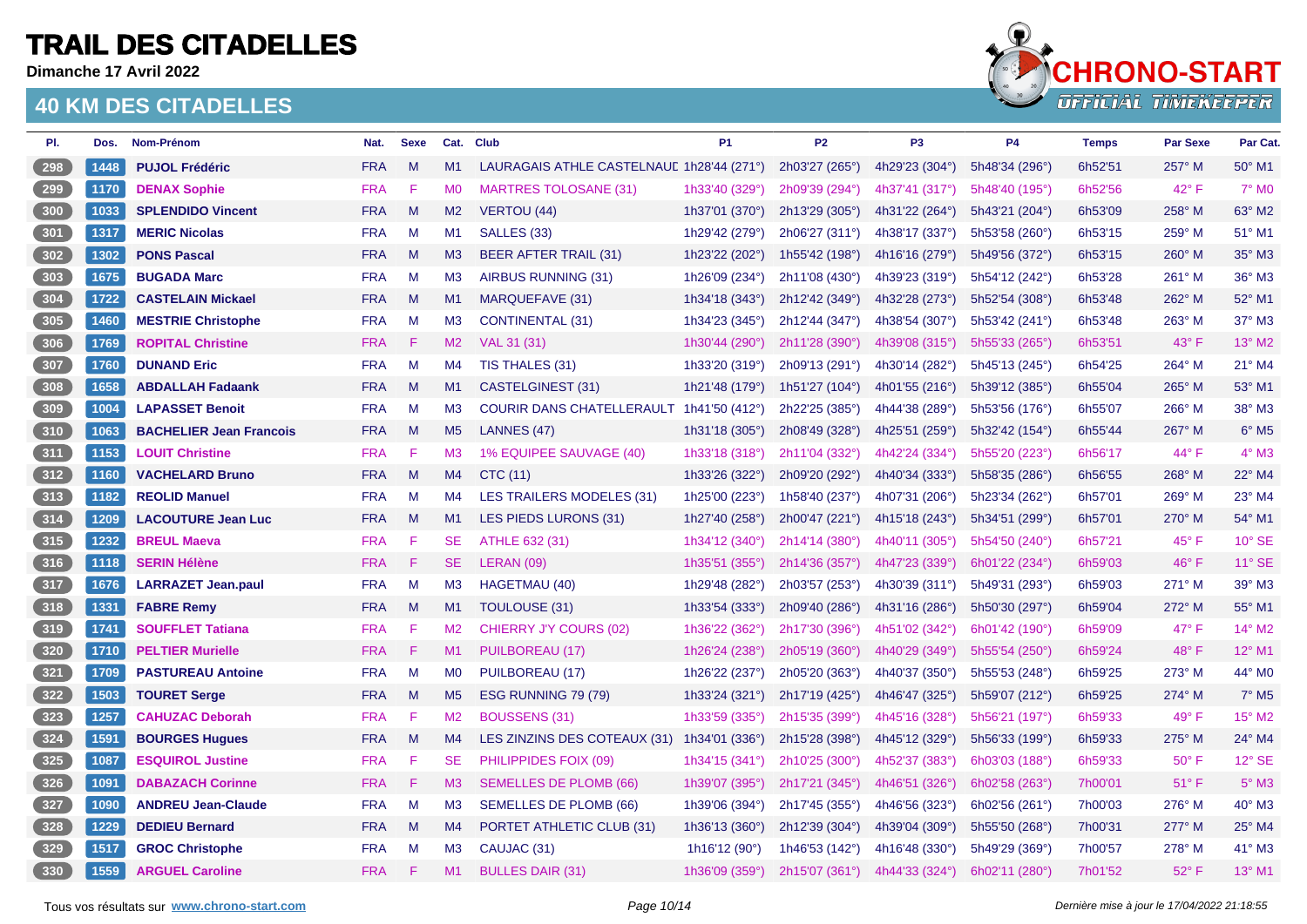**Dimanche 17 Avril 2022**



| PI.   | Dos. | Nom-Prénom                       | Nat.       | <b>Sexe</b> |                | Cat. Club                                    | P <sub>1</sub>          | <b>P2</b>                 | P <sub>3</sub> | <b>P4</b>      | <b>Temps</b> | <b>Par Sexe</b> | Par Cat.     |
|-------|------|----------------------------------|------------|-------------|----------------|----------------------------------------------|-------------------------|---------------------------|----------------|----------------|--------------|-----------------|--------------|
| 331   | 1644 | <b>MARCHAND MAILLET Sandrine</b> | <b>FRA</b> | F           | M2             | GRAGNAGUE (31)                               | 1h36'05 (358°)          | 2h14'10 (339°)            | 4h44'58 (332°) | 6h01'47 (270°) | 7h01'55      | $53^\circ$ F    | 16° M2       |
| 332   | 1173 | <b>DARMIGNY Eric</b>             | <b>FRA</b> | M           | M <sub>3</sub> | <b>TOULOUSE (31)</b>                         | 1h20'25 (155°)          | 1h53'51 (230 $^{\circ}$ ) | 4h34'50 (378°) | 5h56'19 (319°) | 7h02'57      | 279° M          | 42° M3       |
| 333   | 1381 | <b>BARTLETT Frederic</b>         | <b>FRA</b> | M           | M4             | <b>TOULOUSE (31)</b>                         | 1h30'52 (293°)          | 2h06'40 (287°)            | 4h38'51 (338°) | 5h56'37 (283°) | 7h03'30      | 280° M          | 26° M4       |
| 334   | 1672 | <b>PALASSIN Frederic</b>         | <b>FRA</b> | M           | M1             | <b>SERRES GASTON (40)</b>                    | 1h33'43 (330°)          | 2h11'48 (340°)            | 4h40'18 (321°) | 5h58'25 (287°) | 7h03'38      | 281° M          | 56° M1       |
| 335   | 1443 | <b>SIBASSIE Richard</b>          | <b>FRA</b> | M           | M3             | SAUCATS (33)                                 | 1h34'07 (338°)          | 2h13'38 (375°)            | 4h49'42 (359°) | 6h03'49 (237°) | 7h03'57      | 282° M          | 43° M3       |
| 336   | 1254 | <b>ROUX Frédéric</b>             | <b>FRA</b> | M           | M <sub>2</sub> | LES COUREURS DU LAUQUET (1: 1h33'11 (315°)   |                         | 2h11'43 (352°)            | 4h45'59 (345°) | 6h07'18 (317°) | 7h03'59      | 283° M          | 64° M2       |
| 337   | 1690 | <b>SAINT-DIZIER Patrick</b>      | <b>FRA</b> | M           | M <sub>0</sub> | SATUC (31)                                   | 1h33'13 (316°)          | 2h12'11 (362°)            | 4h38'40 (310°) | 5h50'56 (211°) | 7h04'00      | 284° M          | 45° M0       |
| 338   | 1502 | <b>ROUILLE Stephane</b>          | <b>FRA</b> | M           | M2             | LES GRACIEUX RUNNERS (31)                    | 1h31'05 (299°)          | 2h05'12 (250°)            | 4h35'34 (331°) | 5h54'53 (298°) | 7h04'01      | 285° M          | 65° M2       |
| 339   | 1611 | <b>BOUTIN Stéphane</b>           | <b>FRA</b> | M           | M <sub>3</sub> | LAC/VAL REAL (11)                            | 1h33'34 (326°)          | 2h12'07 (353°)            | 4h48'47 (362°) | 6h07'15 (290°) | 7h04'35      | 286° M          | 44° M3       |
| $340$ | 1057 | <b>BELLION Anthony</b>           | <b>FRA</b> | M           | M1             | VAL31 (31)                                   | 1h28'36 (268°)          | 2h05'33 (314°)            | 4h39'13 (343°) | 5h56'57 (282°) | 7h06'50      | 287° M          | 57° M1       |
| $341$ | 1739 | <b>LARGE Gilles</b>              | <b>FRA</b> | M           | M4             | <b>GRAND BRASSAC (24)</b>                    | 1h28'41 (270°)          | 2h06'42 (336°)            | 4h29'32 (291°) | 5h54'55 (343°) | 7h06'55      | 288° M          | 27° M4       |
| $342$ | 1370 | <b>CLARENS Gregory</b>           | <b>FRA</b> | M           | M0             | MURET AC (31)                                | 1h38'07 (379°)          | 2h16'57 (358°)            | 4h44'30 (314°) | 6h06'31 (321°) | 7h07'31      | 289° M          | 46° M0       |
| 343   | 1007 | <b>PASCAL Laurent</b>            | <b>FRA</b> | M           | M <sub>2</sub> | PORTET ATHLETIC CLUB (31)                    | 1h33'29 (324°)          | 2h09'02 (277°)            | 4h22'00 (236°) | 5h50'16 (352°) | 7h09'44      | 290° M          | 66° M2       |
| 344   | 1161 | <b>PETITJEAN Delphine</b>        | <b>FRA</b> | F           | <b>MO</b>      | AC PAMIERS (09)                              | 1h36'29 (364°)          | 2h14'34 (338°)            | 4h47'25 (340°) | 6h07'24 (304°) | 7h09'45      | 54° F           | 8° MO        |
| 345   | 1594 | <b>CHOCAT Eric</b>               | <b>FRA</b> | $M_{\odot}$ | M <sub>5</sub> | LES DAHUS DU 09 (09)                         | 1h38'11 (380°)          | 2h17'16 (367°)            | 4h44'42 (313°) | 6h03'37 (294°) | 7h09'45      | $291^\circ$ M   | 8° M5        |
| 346   | 1625 | <b>AGUSSOL Sophie</b>            | <b>FRA</b> | F           | <b>MO</b>      | <b>BEZIERS (34)</b>                          | 1h41'48 (411°)          | 2h25'33 (421°)            | 5h02'28 (364°) | 6h13'19 (194°) | 7h11'45      | $55^{\circ}$ F  | $9°$ MO      |
| 347   | 1700 | <b>DELHAYE Clemence</b>          | <b>FRA</b> | F           | <b>SE</b>      | BOOMKA FITNESS ARGELES SUF 1h38'58 (390°)    |                         | 2h17'32 (354°)            | 4h49'11 (336°) | 6h07'46 (291°) | 7h11'55      | $56^{\circ}$ F  | 13° SE       |
| 348   | 1008 | <b>AUVINET Nathalie</b>          | <b>FRA</b> | F           | M1             | SAINT JEAN (31)                              | 1h33'57 $(334^{\circ})$ | 2h13'00 (366°)            | 4h47'57 (348°) | 6h07'55 (303°) | 7h12'46      | 57° F           | 14° M1       |
| 349   | 1649 | <b>ABRATE Cédric</b>             | <b>FRA</b> | M           | M2             | SAINT LYS (31)                               | 1h34'21 (344°)          | 2h11'38 (326°)            | 4h47'18 (353°) | 6h06'53 (301°) | 7h13'12      | 292° M          | 67° M2       |
| 350   | 1214 | <b>MOREAU Erwan</b>              | <b>FRA</b> | M           | M <sub>2</sub> | SAINT SEBASTIEN SUR LOIRE (44 1h36'58 (369°) |                         | 2h13'09 (301°)            | 4h37'47 (296°) | 6h01'24 (330°) | 7h14'01      | 293° M          | 68° M2       |
| 351   | 1032 | <b>BRAGHETTO Marie</b>           | <b>FRA</b> | F           | M1             | SAINT AMADOU (09)                            | 1h39'02 (392°)          | 2h17'26 (348°)            | 4h53'12 (354°) | 6h10'54 (281°) | 7h14'02      | 58°F            | 15° M1       |
| 352   | 1737 | <b>ROTIER Maxime</b>             | <b>FRA</b> | M           | M <sub>0</sub> | LA TOUR DU CRIEU (09)                        | 1h38'56 (389°)          | 2h17'24 (351°)            | 4h53'15 (356°) | 6h10'52 (279°) | 7h14'04      | 294° M          | 47° M0       |
| 353   | 1131 | <b>ROY Romain</b>                | <b>FRA</b> | M           | MO             | TOULOUSE (31)                                | 1h34'31 (350°)          | 2h08'59 (260°)            | 4h44'48 (355°) | 6h05'41 (311°) | 7h14'25      | 295° M          | 48° M0       |
| 354   | 1386 | <b>ROUBAKOVITCH Thomas</b>       | <b>FRA</b> | M           | M2             | COURSE NATURE SAINT SULPICI 1h36'53 (367°)   |                         | 2h14'28 (330°)            | 4h52'26 (369°) | 6h18'21 (346°) | 7h14'45      | 296° M          | 69° M2       |
| $355$ | 1053 | <b>BELLOC Christophe</b>         | <b>FRA</b> | M           | M3             | CASTANET (31)                                | 1h23'12 (199°)          | 1h55'50 (206°)            | 4h20'13 (295°) | 5h56'08 (381°) | 7h15'39      | 297° M          | 45° M3       |
| 356   | 1205 | <b>MARTY Nathalie</b>            | <b>FRA</b> | F           | M3             | <b>BGRCLOCHESPIEDS (81)</b>                  | 1h39'27 (399°)          | 2h22'31 (415°)            | 5h04'30 (382°) | 6h19'20 (243°) | 7h19'34      | 59° F           | $6^\circ$ M3 |
| 357   | 1366 | <b>CAMPAGNOL Nathalie</b>        | <b>FRA</b> | F           | M3             | <b>VILLENEUVE SUR LOT (47)</b>               | 1h37'48 (376°)          | 2h17'36 (377°)            | 5h01'52 (390°) | 6h14'26 (219°) | 7h20'00      | $60^\circ$ F    | $7^\circ$ M3 |
| 358   | 1245 | <b>FOURNIE Georges</b>           | <b>FRA</b> | M           | M7             | ST JEAN DE VERGES (09)                       | 1h39'48 (402°)          | 2h20'32 (389°)            | 4h59'50 (373°) | 6h17'39 (284°) | 7h21'02      | 298° M          | $3°$ M7      |
| 359   | 1303 | <b>CARRIERE Sébastien</b>        | <b>FRA</b> | M           | M1             | <b>BEER AFTER TRAIL (31)</b>                 | 1h34'04 (337°)          | 2h11'06 (318°)            | 4h45'45 (346°) | 6h13'37 (350°) | 7h21'47      | 299° M          | 58° M1       |
| 360   | 1026 | <b>GOUYET Eduar</b>              | <b>FRA</b> | M           | M <sub>2</sub> | DAGUA (11)                                   | 1h32'52 (313°)          | 2h08'51 (293°)            | 4h56'33 (397°) | 6h19'45 (328°) | 7h21'50      | 300° M          | 70° M2       |
| 361   | 1597 | <b>GUERRERO Lionel</b>           | <b>FRA</b> | M           | M1             | <b>VARILHES (09)</b>                         | 1h31'45 (308°)          | 2h08'47 (319°)            | 4h56'31 (398°) | 6h19'41 (327°) | 7h21'54      | 301° M          | 59° M1       |
| 362   | 1014 | <b>CLAVEL Daniel</b>             | <b>FRA</b> | M           | M <sub>6</sub> | <b>LORP SENTARAILLE (09)</b>                 | 1h39'55 (404°)          | 2h16'55 (315°)            | 4h54'51 (368°) | 6h19'30 (337°) | 7h22'47      | 302° M          | $1^\circ$ M6 |
| 363   | 1476 | <b>RECH Laurence</b>             | <b>FRA</b> | F           | M4             | <b>ASVTT BOIENNE (33)</b>                    | 1h36'00 (357°)          | 2h19'11 (416°)            | 4h56'24 (365°) | 6h11'57 (257°) | 7h23'17      | $61^\circ$ F    | $1^\circ$ M4 |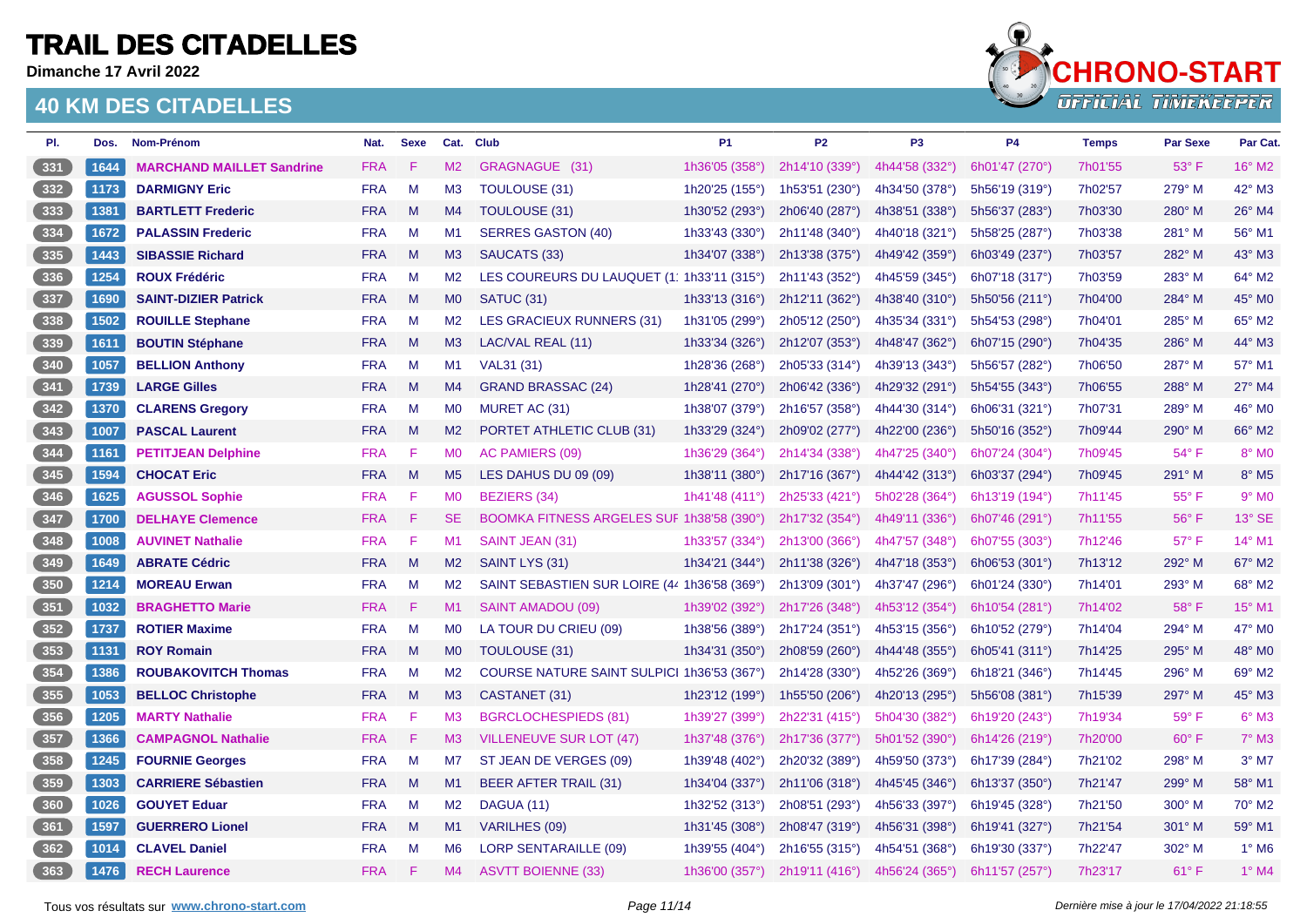**Dimanche 17 Avril 2022**



| PI.   | Dos. | Nom-Prénom                         | Nat.       | <b>Sexe</b> |                | Cat. Club                                  | <b>P1</b>      | P <sub>2</sub> | P <sub>3</sub> | P4                      | <b>Temps</b> | <b>Par Sexe</b> | Par Cat.            |
|-------|------|------------------------------------|------------|-------------|----------------|--------------------------------------------|----------------|----------------|----------------|-------------------------|--------------|-----------------|---------------------|
| 364   | 1475 | <b>RECH Laurent</b>                | <b>FRA</b> | M           | M3             | <b>ASVTT BOIENNE (33)</b>                  | 1h35'33 (352°) | 2h19'13 (420°) | 4h56'27 (366°) | 6h11'53 (252°)          | 7h23'18      | 303° M          | 46° M3              |
| 365   | 1323 | <b>CAPRON Emmanuel</b>             | <b>FRA</b> | M           | M3             | DAVIA (31)                                 | 1h38'04 (378°) | 2h17'18 (370°) | 4h48'54 (335°) | 6h06'25 (277°)          | 7h24'12      | 304° M          | 47° M3              |
| 366   | 1486 | <b>RAYNAUD Marie</b>               | <b>FRA</b> | -F          | M7             | <b>CENTRE MEDOC ATHLE (33)</b>             | 1h39'00 (391°) | 2h25'02 (434°) | 5h09'08 (389°) | 6h21'51 (220°)          | 7h24'41      | $62^{\circ}$ F  | $1^\circ$ M7        |
| $367$ | 1488 | <b>RABIERS DU VILLARS Bertrand</b> | <b>FRA</b> | M           | M <sub>5</sub> | SATUC <sub>(31)</sub>                      | 1h30'49 (292°) | 2h08'53 (337°) | 4h44'20 (352°) | 6h08'16 (333°)          | 7h24'54      | 305° M          | $9°$ M <sub>5</sub> |
| 368   | 1188 | <b>ANDRES David</b>                | <b>FRA</b> | M           | M3             | BEAULIEU SOUS LA ROCHE (85)                | 1h30'54 (294°) | 2h06'57 (298°) | 4h52'46 (392°) | 6h15'07 (322°)          | 7h25'54      | 306° M          | 48° M3              |
| 369   | 1367 | <b>MUNTZ Lucie</b>                 | <b>FRA</b> | F           | <b>SE</b>      | AIRBUS DEFENSE AND SPACE (3 1h48'30 (442°) |                | 2h32'58 (427°) | 5h14'48 (379°) | 6h30'16 (253°)          | 7h26'22      | $63^\circ$ F    | 14° SE              |
| 370   | 1602 | <b>CORREIA DA SILVA Enrique</b>    | <b>FRA</b> | M           | M <sub>0</sub> | BALMA (31)                                 | 1h33'28 (323°) | 2h10'08 (308°) | 4h48'14 (370°) | 6h13'23 (339°)          | 7h26'49      | 307° M          | 49° M <sub>0</sub>  |
| $371$ | 1346 | <b>SAUBAIGNE Helene</b>            | <b>FRA</b> | -F          | M3             | <b>RION DES LANDES (40)</b>                | 1h39'51 (403°) | 2h22'53 (412°) | 5h02'12 (374°) | 6h17'20 (247°)          | 7h27'12      | $64^{\circ}$ F  | $8^\circ$ M3        |
| 372   | 1265 | <b>MONDENX Charles</b>             | <b>FRA</b> | M           | M3             | <b>RUN AND BIKE RIONNAIS (40)</b>          | 1h33'36 (327°) | 2h09'36 (296°) | 4h44'23 (347°) | 6h16'16 (367°)          | 7h27'14      | 308° M          | 49° M3              |
| $373$ | 1759 | <b>BOURGAUT Emilien</b>            | <b>FRA</b> | M           | <b>SE</b>      | <b>PARIS (75)</b>                          | 1h28'46 (272°) | 2h02'53 (251°) | 4h44'51 (381°) | 6h20'04 (377°)          | 7h28'35      | 309° M          | 42° SE              |
| 374   | 1439 | <b>MIRANDA Marie-Thérèse</b>       | <b>FRA</b> | -F.         | M3             | SATUC (31)                                 | 1h40'02 (405°) | 2h21'05 (393°) | 5h02'03 (377°) | 6h15'38 (229°)          | 7h28'54      | $65^{\circ}$ F  | $9°$ M3             |
| $375$ | 1495 | <b>GUIDOUX Sébastien</b>           | <b>FRA</b> | M           | M2             | SAINT ANDRE DE CUBZAC (33)                 | 1h39'10 (396°) | 2h21'11 (403°) | 4h57'07 (357°) | 6h18'03 (312°)          | 7h30'11      | 310° M          | 71° M2              |
| 376   | 1385 | <b>RENAUDIN Maud</b>               | <b>FRA</b> | -F          | M1             | IZON(33)                                   | 1h39'17 (398°) | 2h17'44 (350°) | 4h53'07 (351°) | 6h18'48 $(345^{\circ})$ | 7h30'38      | $66^{\circ}$ F  | 16° M1              |
| 377   | 1550 | <b>MOLINIER Martin</b>             | <b>FRA</b> | M           | M2             | <b>TCAP (81)</b>                           | 1h32'27 (312°) | 2h09'05 (307°) | 4h49'18 (375°) | 6h10'16 (313°)          | 7h31'26      | 311° M          | 72° M2              |
| 378   | 1573 | <b>LAROCHE Didier</b>              | <b>FRA</b> | M           | M <sub>5</sub> | <b>EALC (71)</b>                           | 1h40'08 (406°) | 2h23'24 (417°) | 5h02'25 (371°) | 6h20'21 (285°)          | 7h31'44      | 312° M          | 10° M5              |
| $379$ | 1612 | <b>BOSC Jérôme</b>                 | <b>FRA</b> | M           | M1             | RIVES DE TARN RUNNING (81)                 | 1h38'13 (381°) | 2h20'28 (406°) | 5h14'36 (411°) | 6h29'59 (249°)          | 7h31'52      | 313° M          | 60° M1              |
| 380   | 1606 | <b>SIKADDOUR Karim</b>             | <b>FRA</b> | M           | M4             | TOULOUSE (31)                              | 1h44'30 (423°) | 2h26'59 (408°) | 5h04'34 (367°) | 6h25'33 (314°)          | 7h32'33      | $314^\circ$ M   | 28° M4              |
| $381$ | 1482 | <b>GRANENA David</b>               | <b>FRA</b> | M           | M1             | <b>CONTINENTAL (09)</b>                    | 1h38'16 (383°) | 2h17'39 (374°) | 5h00'27 (384°) | 6h21'07 (310°)          | 7h32'58      | $315^\circ$ M   | 61° M1              |
| 382   | 1481 | <b>GRANENA Regina</b>              | <b>FRA</b> | -F          | M1             | <b>CONTINENTAL (09)</b>                    | 1h38'22 (385°) | 2h17'40 (372°) | 5h00'30 (385°) | 6h21'09 (309°)          | 7h32'59      | $67^\circ$ F    | 17° M1              |
| $383$ | 1702 | <b>SAVIGNOL Audrey</b>             | <b>FRA</b> | F           | <b>MO</b>      | MEUF ET MA POULE (09)                      | 1h44'57 (427°) | 2h26'41 (401°) | 5h07'17 (376°) | 6h30'18 (326°)          | 7h34'39      | 68°F            | 10° M0              |
| $384$ | 1060 | <b>ESQUIROL Rémi</b>               | <b>FRA</b> | M           | M <sub>0</sub> | <b>NICE (06)</b>                           | 1h34'10 (339°) | 2h10'27 (302°) | 4h52'23 (380°) | 6h28'33 (383°)          | 7h35'02      | 316° M          | 50° M <sub>0</sub>  |
| $385$ | 1382 | <b>CAMPOS Cyrille</b>              | <b>FRA</b> | M           | M2             | LA RONDE DE VILLEMUR (31)                  | 1h45'35 (434°) | 2h30'18 (429°) | 5h17'52 (396°) | 6h40'18 (323°)          | 7h36'01      | $317^\circ$ M   | 73° M2              |
| 386   | 1365 | <b>BREMBILLA Joel</b>              | <b>FRA</b> | M           | M4             | <b>AGEN (47)</b>                           | 1h37'44 (375°) | 2h17'34 (378°) | 5h08'27 (405°) | 6h28'31 (307°)          | 7h39'02      | $318^\circ$ M   | 29° M4              |
| 387   | 1603 | <b>BROCHARD Jean-Camille</b>       | <b>FRA</b> | M           | M <sub>2</sub> | TOULOUSE (31)                              | 1h35'08 (351°) | 2h15'26 (382°) | 5h08'30 (408°) | 6h31'46 (329°)          | 7h39'35      | 319° M          | 74° M2              |
| $388$ | 1083 | <b>LAVERGNE Franck</b>             | <b>FRA</b> | M           | M3             | AC GIGOUZAC /SAINT GERMAIN (1h39'39 (400°) |                | 2h16'32 (313°) | 4h52'49 (360°) | 6h21'37 (357°)          | 7h40'04      | 320° M          | 50° M3              |
| $389$ | 1084 | <b>SOULIÉ ALCOUFFE Christine</b>   | <b>FRA</b> | F           | M4             | AC GIGOUZAC /SAINT GERMAIN (1h39'43 (401°) |                | 2h16'31 (312°) | 4h52'58 (361°) | 6h21'40 (356°)          | 7h40'05      | $69^\circ$ F    | $2^{\circ}$ M4      |
| 390   | 1471 | <b>SERRES Dominique</b>            | <b>FRA</b> | M           | M3             | MURET (31)                                 | 1h37'22 (374°) | 2h17'07 (376°) | 5h02'31 (391°) | 6h33'11 (366°)          | 7h40'11      | 321° M          | 51° M3              |
| $391$ | 1106 | <b>PIMBERT Cedric</b>              | <b>FRA</b> | M           | M <sub>0</sub> | BEER AFTER TRAIL (31)                      | 1h34'16 (342°) | 2h16'37 (407°) | 5h11'48 (412°) | 6h37'10 (341°)          | 7h40'48      | 322° M          | 51° M0              |
| 392   | 1635 | <b>HATTEE Yohan</b>                | <b>FRA</b> | M           | M2             | GONDRIN (32)                               | 1h38'25 (386°) | 2h20'54 (409°) | 5h04'22 (388°) | 6h28'14 (332°)          | 7h43'21      | 323° M          | 75° M2              |
| $393$ | 1575 | <b>DEJEAN Frederic</b>             | <b>FRA</b> | M           | M2             | BEAUMONT-SUR-LEZE (31)                     | 1h34'28 (348°) | 2h12'41 (344°) | 5h05'36 (406°) | 6h33'47 (351°)          | 7h44'46      | 324° M          | 76° M2              |
| $394$ | 1501 | <b>BLANC Nicolas</b>               | <b>FRA</b> | M           | M1             | MAUZAC (31)                                | 1h40'48 (408°) | 2h21'14 (384°) | 5h07'13 (393°) | 6h34'32 (348°)          | 7h47'12      | 325° M          | 62° M1              |
| $395$ | 1076 | <b>GAILLETON Arnaud</b>            | <b>FRA</b> | M           | M1             | <b>TEAM COIN COIN (11)</b>                 | 1h37'17 (373°) | 2h22'20 (431°) | 5h11'12 (400°) | 6h45'23 (374°)          | 7h47'15      | 326° M          | 63° M1              |
| 396   | 1144 | <b>BABY Nathalie</b>               | <b>FRA</b> | -F          | M3             | PAPY COACH (11)                            | 1h41'37 (409°) | 2h22'22 (391°) | 5h21'17 (420°) | 6h45'37 (336°)          | 7h47'15      | $70^\circ$ F    | 10° M3              |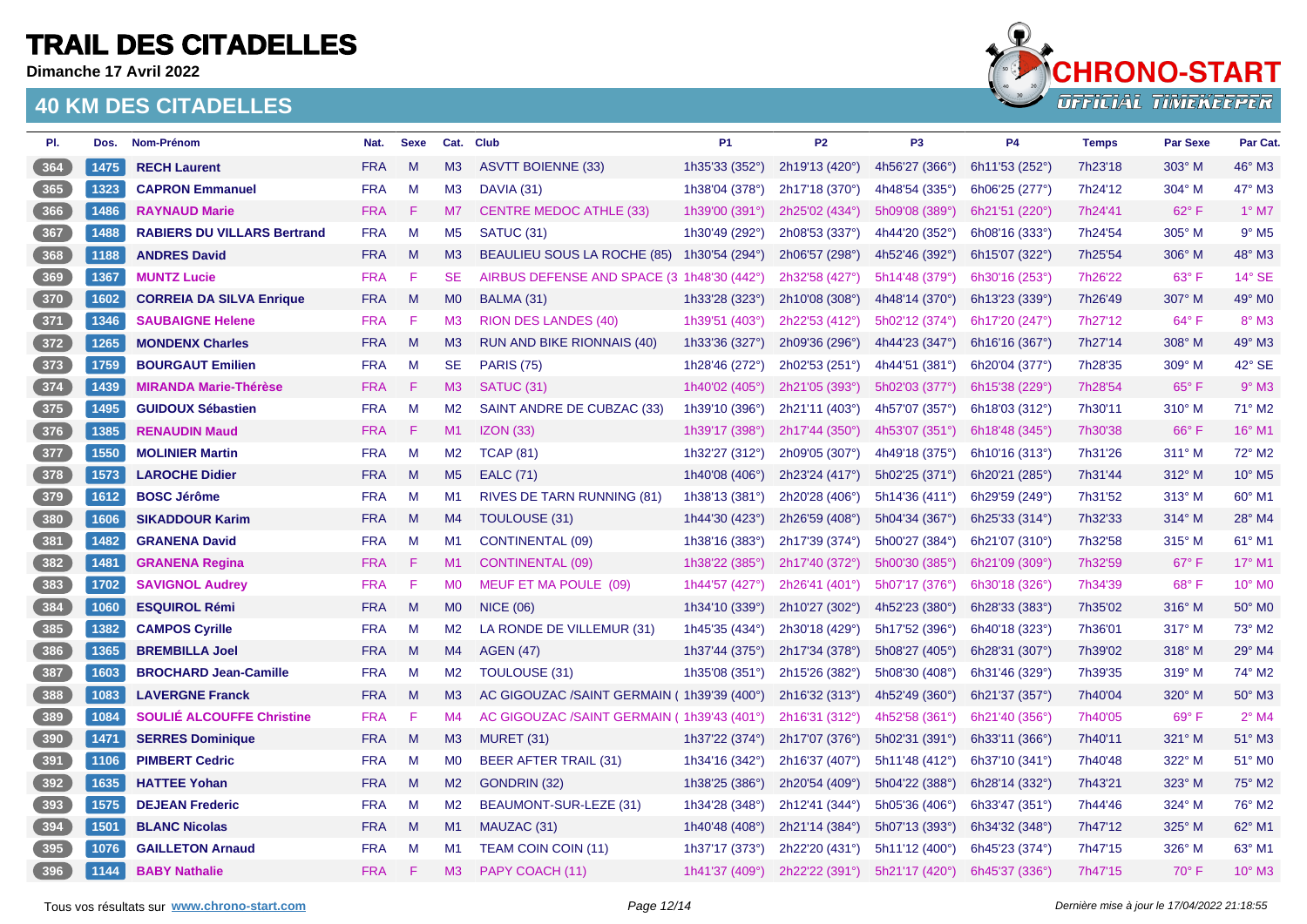**Dimanche 17 Avril 2022**



| PI.   | Dos. | Nom-Prénom                 | Nat.       | <b>Sexe</b> |                | Cat. Club                                   | P <sub>1</sub>          | P <sub>2</sub> | P <sub>3</sub>              | P4             | <b>Temps</b> | <b>Par Sexe</b> | Par Cat.                 |
|-------|------|----------------------------|------------|-------------|----------------|---------------------------------------------|-------------------------|----------------|-----------------------------|----------------|--------------|-----------------|--------------------------|
| 397   | 1142 | <b>CARRENO Stephane</b>    | <b>FRA</b> | M           | <b>SE</b>      | PAPY COACH (11)                             | 1h37'15 (372°)          | 2h22'24 (432°) | 5h09'01 (394°)              | 6h45'34 (384°) | 7h47'16      | 327° M          | 43° SE                   |
| 398   | 1680 | <b>DESPIS Floriane</b>     | <b>FRA</b> | F           | M <sub>0</sub> | <b>TOULOUSE (31)</b>                        | 1h45'31 (433°)          | 2h31'58 (438°) | 5h14'54 (386°)              | 6h40'21 (344°) | 7h47'16      | $71^\circ$ F    | 11° MO                   |
| 399   | 1137 | <b>LATGE Jean Yves</b>     | <b>FRA</b> | M           | M1             | <b>MONTREAL (11)</b>                        | 1h41'44 (410°)          | 2h22'19 (386°) | 5h22'27 (422°)              | 6h45'26 (324°) | 7h47'16      | 328° M          | 64° M1                   |
| 400   | 1043 | <b>COLLÉONI Isabelle</b>   | <b>FRA</b> | F           | M <sub>2</sub> | <b>SAINT GIRONS (09)</b>                    | 1h44'59 (428°)          | 2h32'07 (440°) | 5h22'11 (404°)              | 6h41'45 (300°) | 7h47'17      | $72^{\circ}$ F  | 17° M2                   |
| 401   | 1743 | <b>AUBERT Julie</b>        | <b>FRA</b> | F           | M1             | <b>SEIX (09)</b>                            | 1h44'54 (426°)          | 2h32'09 (442°) | 5h22'09 (403°)              | 6h42'08 (305°) | 7h47'20      | 73° F           | 18° M1                   |
| 402   | 1749 | <b>CAZENAVE Daniel</b>     | <b>FRA</b> | M           | M4             | SOUEIX-ROGALLE (09)                         | 1h45'01 (429°)          | 2h32'14 (441°) | 5h22'13 (402°)              | 6h42'06 (302°) | 7h47'20      | 329° M          | 30° M4                   |
| 403   | 1623 | <b>ESCAFFIT Denis</b>      | <b>FRA</b> | M           | M4             | <b>LES ARPENTAYRES (09)</b>                 | 1h43'55 (417°)          | 2h24'31 (387°) | 5h07'39 (387°)              | 6h33'43 (347°) | 7h47'26      | 330° M          | 31° M4                   |
| 404   | 1172 | <b>MUNTZ Jacky</b>         | <b>FRA</b> | M           | M4             | <b>RIEUCROS (09)</b>                        | 1h48'27 $(441°)$        | 2h26'33 (341°) | $5h03'22$ (363 $^{\circ}$ ) | 6h27'21 (334°) | 7h48'04      | 331° M          | 32° M4                   |
| 405   | 1546 | <b>DUVERNOY Pierre</b>     | <b>FRA</b> | M           | M <sub>5</sub> | <b>BOURG SAINT-BERNARD (31)</b>             | 1h37'03 (371°)          | 2h26'12 (450°) | 5h05'19 (372°)              | 6h30'11 (338°) | 7h50'52      | 332° M          | 11° M5                   |
| 406   | 1156 | <b>LACOMBE Sylvain</b>     | <b>FRA</b> | M           | <b>MO</b>      | <b>TOULOUSE (31)</b>                        | 1h38'29 (387°)          | 2h16'04 (329°) | 5h11'45 (413°)              | 6h39'28 (349°) | 7h54'14      | 333° M          | 52° M0                   |
| 407   | 1572 | <b>LAROCHE Anne</b>        | <b>FRA</b> | F           | M <sub>5</sub> | <b>EALC</b> (71)                            | 1h44'49 (425°)          | 2h30'14 (433°) | 5h19'18(401°)               | 6h43'21 (335°) | 7h55'31      | $74^\circ$ F    | $1^\circ$ M <sub>5</sub> |
| 408   | 1162 | <b>DAMAS Luisa</b>         | <b>FRA</b> | F           | M <sub>3</sub> | <b>LABASTIDE D ANJOU (11)</b>               | 1h42'18 (415°)          | 2h24'29 (404°) | 5h20'13 (414°)              | 6h40'15 (306°) | 7h55'38      | 75°F            | 11° M3                   |
| 409   | 1184 | <b>CAZENAVE Patrick</b>    | <b>FRA</b> | M           | M4             | TEAM TRAIL ROQUEFORT 09 (09) 1h36'55 (368°) |                         | 2h17'37 (388°) | 5h11'34(410°)               | 6h47'05 (379°) | 7h59'05      | 334° M          | 33° M4                   |
| 410   | 1618 | <b>HOULLE Mathieu</b>      | <b>FRA</b> | M           | <b>SE</b>      | <b>GRATENTOUR (31)</b>                      | 1h33'38 (328°)          | 2h15'17 (400°) | 5h11'42 (418°)              | 6h47'50 (382°) | 7h59'05      | 335° M          | 44° SE                   |
| 411   | 1751 | <b>MIRAVETE Mikaël</b>     | <b>FRA</b> | M           | M <sub>0</sub> | <b>AUCAMVILLE (31)</b>                      | 1h40'36 $(407°)$        | 2h21'54 (397°) | 5h14'52 (407°)              | 6h50'26 (380°) | 7h59'47      | 336° M          | 53° MO                   |
| 412   | 1598 | <b>SARTRE Olivier</b>      | <b>FRA</b> | M           | M2             | <b>MURET (31)</b>                           | 1h42'11 (414°)          | 2h25'59 (422°) | 5h35'04 (433°)              | 6h58'55 (331°) | 8h09'18      | 337° M          | 77° M2                   |
| 413   | 1315 | <b>MIALON Alain</b>        | <b>FRA</b> | M           | M7             | CA BALMA (31)                               | 1h51'37 (446°)          | 2h35'17 (419°) | 5h34'42(421°)               | 6h56'40 (320°) | 8h09'26      | 338° M          | $4^\circ$ M7             |
| 414   | 1629 | <b>MARQUES SANTOS Hugo</b> | <b>FRA</b> | M           | <b>SE</b>      | <b>AGEN (47)</b>                            | 1h35'48 (354°)          | 2h18'37 (411°) | 5h05'17 (395°)              | 6h55'38 (396°) | 8h10'36      | 339° M          | 45° SE                   |
| 415   | 1410 | <b>RAIMONDO Valerie</b>    | <b>FRA</b> | F           | M3             | <b>CENTRE MEDOC ATHLE (33)</b>              | 1h46'49 (437°)          | 2h27'10 (383°) | 5h25'47 (419°)              | 6h57'50 (368°) | 8h13'40      | 76°F            | 12° M3                   |
| $416$ | 1392 | <b>DENIS Philippe</b>      | <b>FRA</b> | M           | M3             | <b>CENTRE MEDOC ATHLE (33)</b>              | 1h45'28 (432°)          | 2h31'52 (437°) | 5h25'43 (409°)              | 6h56'19 (365°) | 8h13'41      | 340° M          | 52° M3                   |
| 417   | 1747 | <b>NICOL Jeremy</b>        | <b>FRA</b> | M           | M <sub>0</sub> | ST LEON (31)                                | 1h42'21 (416°)          | 2h23'26 (395°) | 5h26'24 (427°)              | 6h59'06 (370°) | 8h14'09      | 341° M          | 54° M0                   |
| 418   | 1052 | <b>SOUFFLET Sylvain</b>    | <b>FRA</b> | M           | M <sub>3</sub> | AC DU PAYS DE MEAUX (77)                    | 1h44'16 $(419°)$        | 2h23'30 (369°) | 5h19'20 (415°)              | 6h49'37 (362°) | 8h15'33      | 342° M          | 53° M3                   |
| 419   | 1055 | <b>LACROIX Véronique</b>   | <b>FRA</b> | F           | M3             | ES EN LA CABEZA (44)                        | 1h53'43 (450°)          | 2h41'48 (446°) | 5h43'30 (423°)              | 7h08'52 (340°) | 8h16'32      | 77°F            | 13° M3                   |
| 420   | 1408 | <b>LESAGE Alissone</b>     | <b>FRA</b> | F           | M1             | <b>SLRA (44)</b>                            | 1h54'28 (451°)          | 2h41'46 (443°) | 5h43'32 (424°)              | 7h08'54 (342°) | 8h16'34      | 78°F            | 19° M1                   |
| 421   | 1247 | <b>MESCHIN Celine</b>      | <b>FRA</b> | F           | M2             | <b>CENTREMEDOCATHLE (33)</b>                | 1h45'14 $(430^{\circ})$ | 2h27'09 (402°) | 5h29'41 (426°)              | 6h58'33 (358°) | 8h17'39      | 79° F           | 18° M2                   |
| 422   | 1369 | <b>CABAL Antoine</b>       | <b>FRA</b> | M           | <b>MO</b>      | AIRBUS DEFENSE AND SPACE (3 1h41'54 (413°)  |                         | 2h26'06 (426°) | 5h34'36 (432°)              | 7h08'02 (371°) | 8h19'25      | 343° M          | 55° M0                   |
| 423   | 1724 | <b>GABARRE Laurent</b>     | <b>FRA</b> | M           | M <sub>0</sub> | <b>BLAGNAC (31)</b>                         | 1h35'57 (356°)          | 2h14'59 (365°) | 5h21'20 (430°)              | 6h51'55 (364°) | 8h21'21      | 344° M          | 56° M0                   |
| 424   | 1154 | <b>RUEFF Fabienne</b>      | <b>FRA</b> | F           | M <sub>2</sub> | CAZERES (31)                                | 1h44'27 (422°)          | 2h27'30 (414°) | 5h38'04 (436°)              | 7h07'38 (360°) | 8h22'53      | $80^\circ$ F    | 19° M2                   |
| 425   | 1146 | <b>NAUDIN Morgan</b>       | <b>FRA</b> | M           | M1             | <b>SAINT MICHEL (31)</b>                    | 1h44'25 (421°)          | 2h27'28 (413°) | 5h38'06 (437°)              | 7h07'39 (359°) | 8h22'54      | 345° M          | 65° M1                   |
| 426   | 1197 | <b>SOEIRO Antoine</b>      | <b>FRA</b> | M           | M4             | <b>EBTM RUNNING (31)</b>                    | 1h43'58 (418°)          | 2h26'35 (410°) | 5h37'22 (438°)              | 7h18'32 (389°) | 8h29'03      | 346° M          | 34° M4                   |
| 427   | 1400 | <b>HIQUET Severine</b>     | <b>FRA</b> | -F          | M2             | TYROSSE (40)                                | 1h47'31 (439°)          | 2h30'56 (418°) | 5h33'14(425°)               | 7h08'33 (378°) | 8h35'01      | 81°F            | 20° M2                   |
| 428   | 1384 | <b>BACON Jean-Louis</b>    | <b>FRA</b> | M           | M4             | COURSE NATURE SAINT SULPICI 1h48'15 (440°)  |                         | 2h36'14 (445°) | 5h48'49 (440°)              | 7h18'49 (361°) | 8h35'20      | 347° M          | 35° M4                   |
| 429   | 1453 | <b>HERBRETEAU Manon</b>    | <b>FRA</b> | F           | <b>SE</b>      | <b>MONTPELLIER (34)</b>                     | 1h53'39 (449°)          | 2h40'00 (435°) | 5h36'21 (417°)              | 7h14'28 (386°) | 8h37'39      | 82°F            | 15° SE                   |